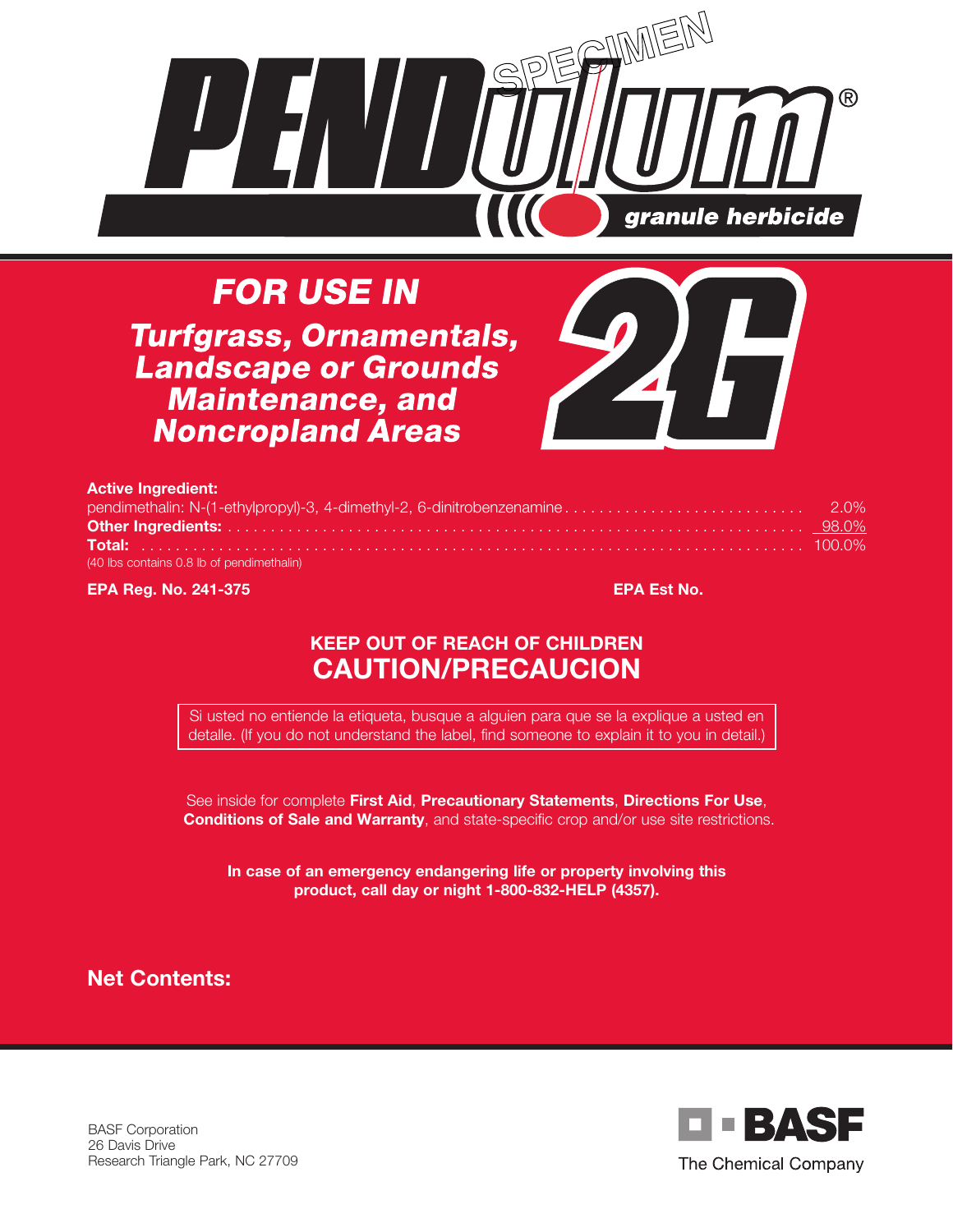| <b>FIRST AID</b>       |                                                                                                                                                                                                                                                                                          |  |
|------------------------|------------------------------------------------------------------------------------------------------------------------------------------------------------------------------------------------------------------------------------------------------------------------------------------|--|
| If in eyes             | • Hold eyes open and rinse slowly and gently with water for 15 to 20 minutes.<br>• Remove contact lenses, if present, after first 5 minutes; then continue rinsing eyes.<br>• Call a poison control center or doctor for treatment advice.                                               |  |
| If on skin or clothing | • Take off contaminated clothing.<br>• Rinse skin immediately with plenty of water for 15 to 20 minutes.<br>• Call a poison control center or doctor for treatment advice.                                                                                                               |  |
| <b>If swallowed</b>    | • Call a poison control center or doctor immediately for treatment advice.<br>• Have person sip a glass of water if able to swallow.<br>• DO NOT induce vomiting unless told to do so by a poison control center or doctor.<br>• DO NOT give anything by mouth to an unconscious person. |  |
| <b>HOT LINE NUMBER</b> |                                                                                                                                                                                                                                                                                          |  |

Have the product container or label with you when calling a poison control center or doctor or going for treatment. You may also contact BASF Corporation for emergency medical treatment information: 1-800-832-HELP (4357).

# **PRECAUTIONARY STATEMENTS**

# **HAZARDS TO HUMANS**

## **CAUTION**

Causes moderate eye irritation. Harmful if absorbed through skin. Avoid contact with eyes, skin, or clothing.

### **Personal Protective Equipment (PPE)**

Some materials that are chemical-resistant to this product are listed below. If you want more options, follow the instructions for **Category A** on an EPA chemical-resistance category selection chart.

### **Applicators and other handlers must wear:**

- Long-sleeved shirt and long pants
- Chemical-resistant gloves
- Shoes plus socks

Follow manufacturer's instructions for cleaning and maintaining PPE. If no such instructions for washables, use detergent and hot water. Keep and wash PPE separately from other laundry.

## **USER SAFETY RECOMMENDATIONS**

#### **Users should:**

- Wash hands before eating, drinking, chewing gum, using tobacco, or using the toilet.
- Remove clothing immediately if pesticide gets inside. Then wash thoroughly and put on clean clothing.
- Remove PPE immediately after handling this product. Wash the outside of gloves before removing. As soon as possible, wash thoroughly and change into clean clothing.

## **ENVIRONMENTAL HAZARDS**

This product is toxic to fish. **DO NOT** apply directly to water, to areas where surface water is present, or to intertidal areas below the mean high water mark. Drift and runoff from treated areas may be hazardous to aquatic organisms in adjacent aquatic sites. **DO NOT** contaminate water when disposing of equipment washwaters.

# **DIRECTIONS FOR USE**

It is a violation of federal law to use this product in a manner inconsistent with its labeling.

This labeling must be in the possession of the user at time of pesticide application.

BASF Corporation does not recommend or authorize the use of this product in manufacturing, processing or preparing custom blends with other products for application to turf or ornamentals.

**DO NOT APPLY Pendulum® 2G granule herbicide** in greenhouses, shadehouses or other enclosed structures.

**DO NOT APPLY** this product in a way that will contact workers or other persons, either directly or through drift. Only protected handlers may be in the area during application. For any requirements specific to your state or tribe, consult the agency responsible for pesticide regulation.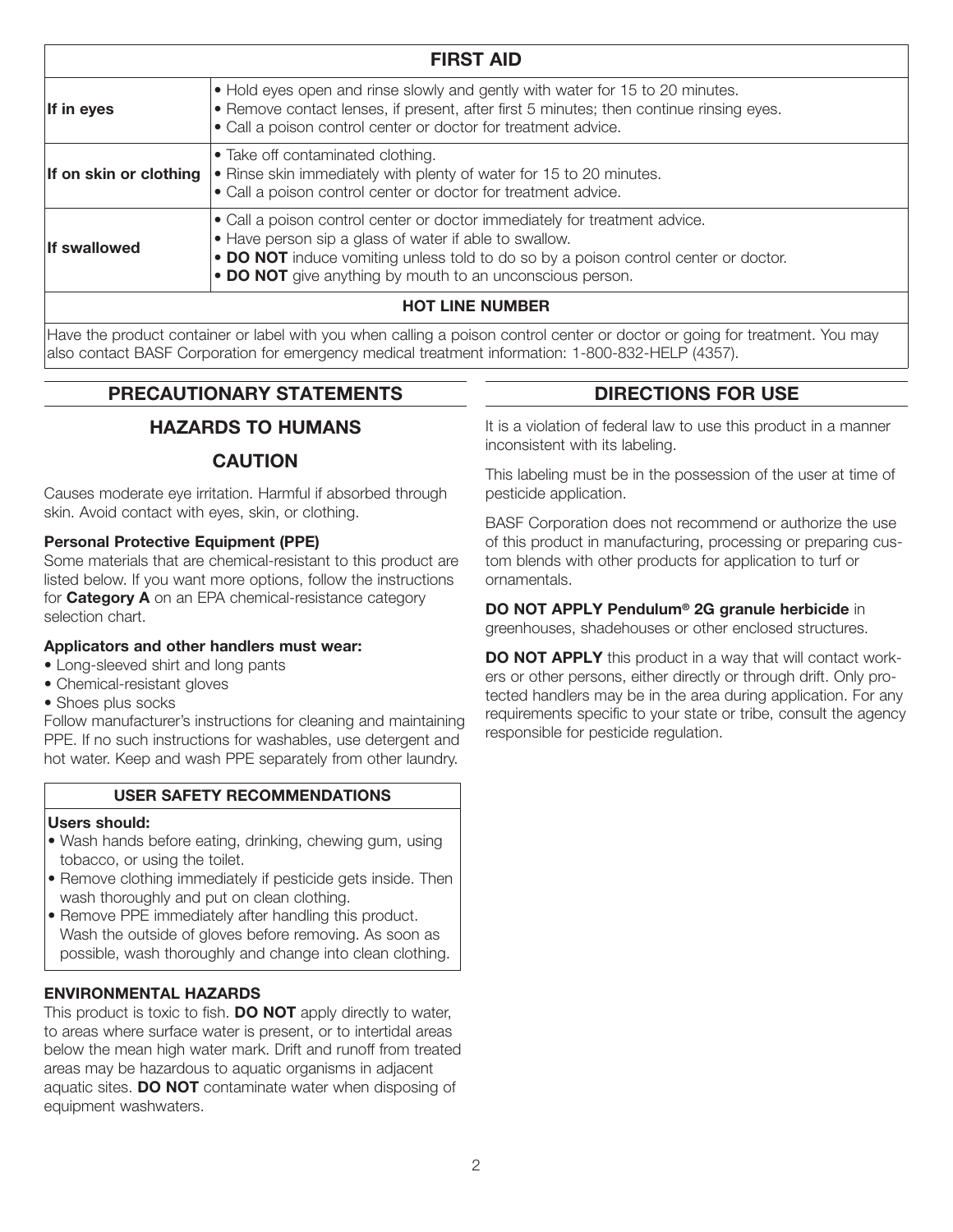## **AGRICULTURAL USE REQUIREMENTS**

Use this product only in accordance with its labeling and with the Worker Protection Standard, 40 CFR part 170. This standard contains requirements for the protection of agricultural workers on farms, forests, nurseries, and greenhouses, and handlers of agricultural pesticides. It contains requirements for training, decontamination, notification, and emergency assistance. It also contains specific instructions and exceptions pertaining to the statements on this label about personal protective equipment (PPE) and restricted-entry interval. The requirements in this box only apply to uses of this product that are covered by the Worker Protection Standard.

**DO NOT** enter or allow worker entry into treated areas during the restricted-entry interval (REI) of **24 hours**.

PPE required for early entry to treated areas that is permitted under the Worker Protection Standard and that involves contact with anything that has been treated, such as plants, soil, or water, is:

- Coveralls
- Chemical-resistant gloves
- Shoes plus socks

#### **NONAGRICULTURAL USE REQUIREMENTS**

The requirements in this box apply to uses of this product that are NOT within the scope of the Worker Protection Standard for agricultural pesticides (40 CFR Part 170). The WPS applies when this product is used to produce agricultural plants on farms, forests, nurseries, or greenhouses.

**DO NOT** enter or allow others to enter the treated area until dusts have settled.

#### **FAILURE TO FOLLOW THE DIRECTIONS FOR USE AND PRECAUTIONS ON THIS LABEL MAY RESULT IN POOR WEED CONTROL, CROP INJURY, OR RESIDUES.**

#### **STORAGE AND DISPOSAL**

**DO NOT** contaminate water, food, or feed by storage or disposal.

**PESTICIDE STORAGE. DO NOT** store above 120°F. Store in original containers and keep closed. Store in a cool, dry place.

**PESTICIDE DISPOSAL.** Wastes resulting from the use of this product may be disposed of on-site or at an approved waste disposal facility.

#### **CONTAINER DISPOSAL**

#### **(for paper or plastic bags)**

**Nonrefillable Container. DO NOT reuse or refill this container.** Completely empty container into application equipment; then dispose of empty bag in a sanitary landfill, or by incineration, or by other procedures approved by state and local authorities.

Observe all cautions and limitations on this label and the labels of products used in combination with **Pendulum® 2G granule herbicide**. The use of **Pendulum 2G** not consistent with this

label can result in injury to crops, animals, or persons. Keep containers closed to avoid spills and contamination.

#### **GENERAL INFORMATION**

**Pendulum 2G** provides preemergence control of most annual grasses and certain broadleaf weeds as they germinate in any turfgrass site (lawns, sod, turf areas). Examples of such sites include but are not limited to: grounds or lawns around residential and commercial establishments, multifamily dwellings, military and other institutions, parks, airports, roadsides, schools, picnic grounds, athletic fields, houses of worship, cemeteries, golf courses, prairiegrass areas, and sod farms.

**Pendulum 2G** can be used in and around field-, liner-, and container-grown ornamental nurseries; established landscape ornamentals and ornamental gardens; listed groundcovers and bulbs; nonbearing fruit and nut trees; conifer and hardwood seedling nurseries; and for tree plantation site preparation and maintenance.

In addition, **Pendulum 2G** can be applied for general grounds maintenance around areas such as parking lots, driveways and roadsides, alleyways, bike and jogging paths, vacant lots, buildings, stone gardens and gravel yards, markers and fence lines, mulch beds and other similar areas. It may be used under asphalt or concrete treatments as part of a site preparation program.

Use **Pendulum 2G** for preemergence control of most annual grasses and certain broadleaf weeds as they germinate in any noncropland area such as railroad, utility, highway, and pipeline rights-of-way; highway guardrails, delineators, and sign posts; bridge abutments and approaches; utility substations; petroleum tank farms; pumping installations; storage areas; fence rows; windbreaks and shelterbelts; paved or gravel surfaces; established wildflower plantings, and other similar areas where weed control is desired.

**Pendulum 2G** controls weeds as they germinate but will not control established weeds. Therefore, areas to be treated should be free of established weeds. For the control of established weeds, **Pendulum 2G** may be used in conjunction with herbicides registered for postemergence use. Consult the labels of those herbicides for use rates, timings, and precautions or restrictions.

Unusually cold, excessively wet, or hot and dry conditions that delay germination or extend germination over a long period of time can reduce weed control.

The efficacy of **Pendulum 2G** will improve if the application is followed by 1/2 inch of rainfall or its equivalent in sprinkler irrigation. If **Pendulum 2G** is not activated by rainfall or irrigation within 30 days, erratic weed control may result.

Applied according to label directions and under normal growing conditions, **Pendulum 2G** will not cause injury to desirable plants. Overapplication can result in stand loss, plant injury, or soil residues. Uneven application can decrease weed control or cause plant injury.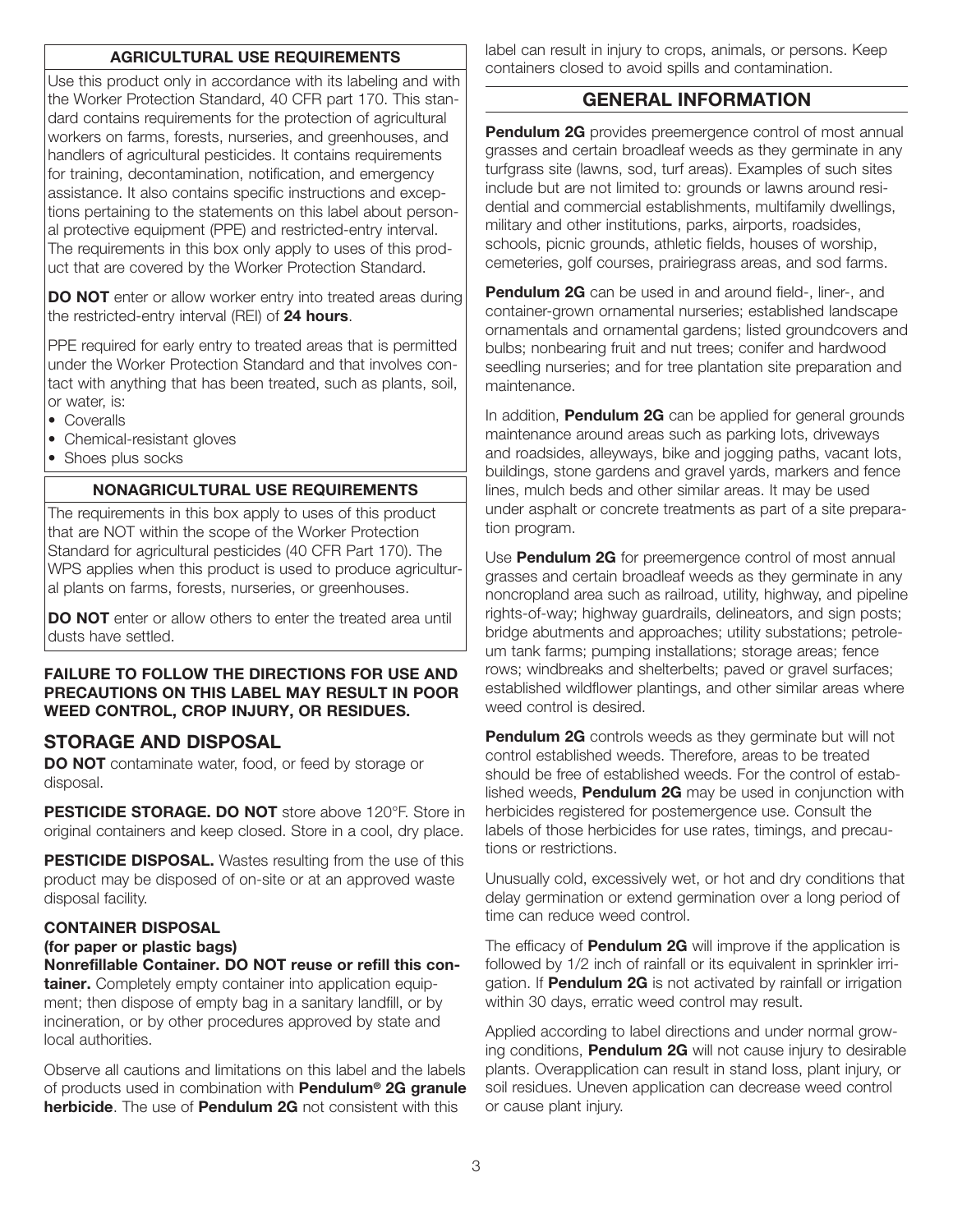Seedling diseases, cold weather, excessive moisture, high soil pH, high soil salt concentration, or drought can weaken seedlings and plants and increase the possibility of plant damage from **Pendulum® 2G granule herbicide**.

**Pendulum 2G** may cause temporary discoloration of treated surfaces. Sweep surface clean immediately to avoid staining.

**Dry Fertilizers. Pendulum 2G** may be mixed with dry fertilizers. When applied as directed, **Pendulum 2G**/dry fertilizer mixtures provide weed control equal to that provided by the same rates of **Pendulum 2G** applied alone.

| <b>TURFGRASS</b><br><b>APPLICATION RATES FOR TURF WEED CONTROL!</b>               |                                                                                                                                                            |                                                                                                                             |                                                                                                                                              |
|-----------------------------------------------------------------------------------|------------------------------------------------------------------------------------------------------------------------------------------------------------|-----------------------------------------------------------------------------------------------------------------------------|----------------------------------------------------------------------------------------------------------------------------------------------|
|                                                                                   |                                                                                                                                                            |                                                                                                                             |                                                                                                                                              |
| <b>COOL SEASON GRASS</b>                                                          |                                                                                                                                                            |                                                                                                                             |                                                                                                                                              |
| Bluegrass, Kentucky<br>Fescue, fine<br>Fescue, tall<br>Ryegrass, perennial        | Barnyardgrass<br>Crabgrass<br>Evening primrose<br>Fall panicum<br>Foxtail<br>Hop clover<br>Knotweed<br>Oxalis<br>Poa annua<br>Prostrate spurge<br>Purslane | 75 to 100 lbs/acre as the initial<br>application prior to weed germina-<br>tion in the spring.                              | Apply a repeat application of 51 to 75 lbs/acre<br>after 5 to 8 weeks for extended control or where<br>heavy weed infestations are expected. |
|                                                                                   | Goosegrass                                                                                                                                                 | <b>Residential<sup>2</sup> Turf Uses Only:</b><br>75 to 100 lbs/acre in the spring<br>prior to weed germination.            | Apply a repeat application of 75 lbs/acre after 5<br>to 8 weeks if the lower rate was used initially or<br>for extended goosegrass control.  |
|                                                                                   |                                                                                                                                                            | <b>Industrial and Commercial Turf</b><br>Uses: 75 to 150 lbs/acre in the<br>spring prior to weed germination.               |                                                                                                                                              |
|                                                                                   | Chickweed<br>Corn speedwell<br>Cudweed<br>Henbit<br>Lawn burweed<br>Poa annua                                                                              | 75 to 100 lbs/acre                                                                                                          | Apply in late summer or early fall prior to weed<br>germination.                                                                             |
| Bentgrass or established<br>Poa annua <sup>3</sup><br>(1/2-inch height or taller) | Barnyardgrass<br>Crabgrass<br>Evening primrose<br>Fall panicum<br>Foxtail<br>Hop clover<br>Knotweed<br>Oxalis<br>Poa annua<br>Prostrate spurge<br>Purslane | 75 lbs/acre in the spring prior to<br>weed germination.                                                                     | Apply a repeat application of 51 to 75 lbs/acre<br>after 5 to 8 weeks where heavy weed<br>infestations are expected.                         |
|                                                                                   | Goosegrass                                                                                                                                                 | 75 lbs/acre in the spring prior to<br>weed germination. Apply a repeat<br>application of 75 lbs/acre after<br>5 to 8 weeks. |                                                                                                                                              |
|                                                                                   | Chickweed<br>Corn speedwell<br>Cudweed<br>Henbit<br>Lawn burweed<br>Poa annua                                                                              | 75 to 100 lbs/acre                                                                                                          | Apply in late summer or early fall prior to weed<br>germination.                                                                             |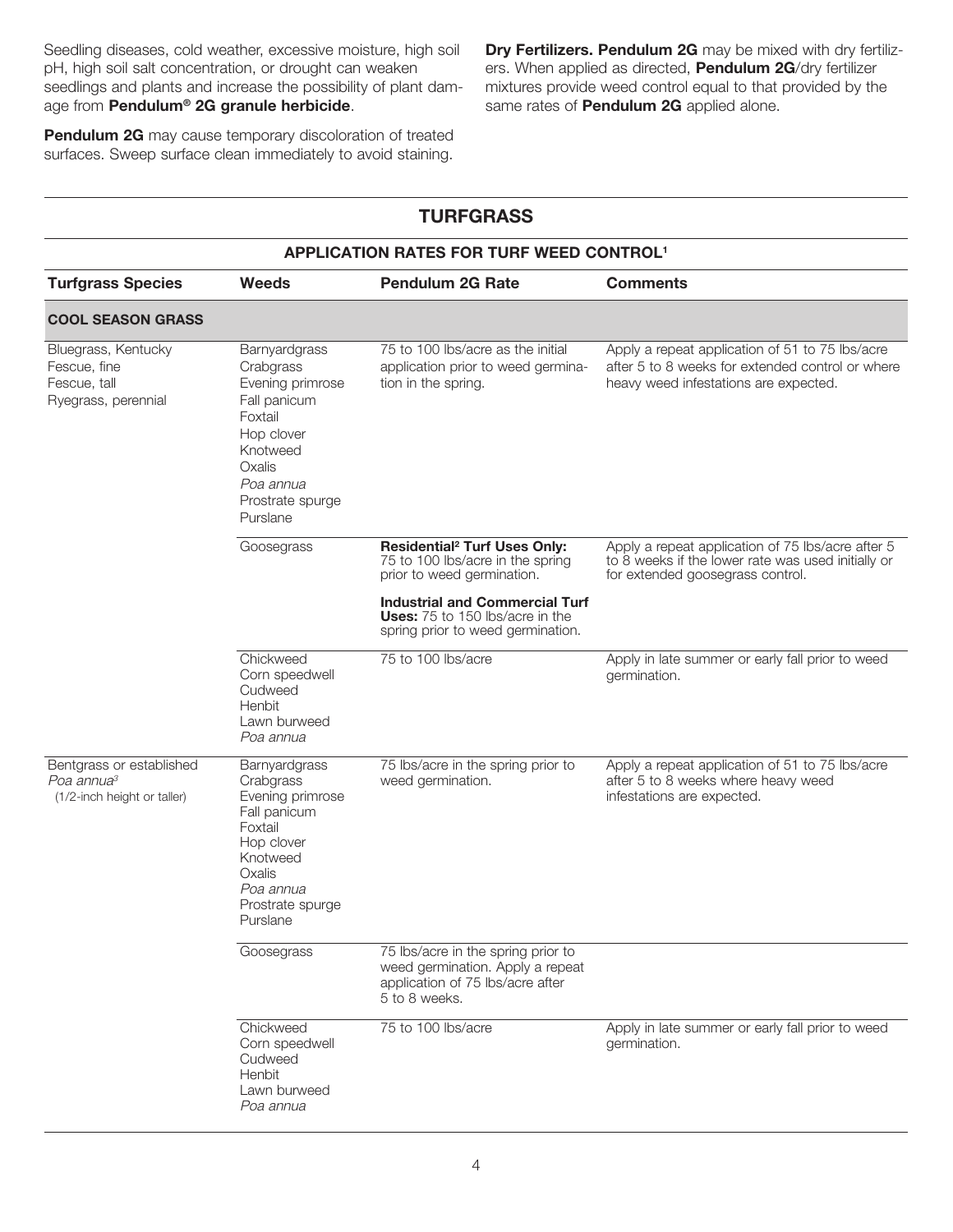## **TURFGRASS**

#### **APPLICATION RATES FOR TURF WEED CONTROL1 (continued)**

| <b>Turfgrass Species</b>                                                                                                                              | <b>Weeds</b>                                                                                                                                                      | Pendulum <sup>®</sup> 2G granule<br>herbicide Rate                                                                                                                                                                                       | <b>Comments</b>                                                                                                                     |
|-------------------------------------------------------------------------------------------------------------------------------------------------------|-------------------------------------------------------------------------------------------------------------------------------------------------------------------|------------------------------------------------------------------------------------------------------------------------------------------------------------------------------------------------------------------------------------------|-------------------------------------------------------------------------------------------------------------------------------------|
| <b>WARM SEASON GRASS</b>                                                                                                                              |                                                                                                                                                                   |                                                                                                                                                                                                                                          |                                                                                                                                     |
| <b>Bahiagrass</b><br>Bermudagrass<br><b>Buffalograss</b><br>Centipedegrass<br>Fescue, tall<br>Paspalum, seashore<br>St. Augustinegrass<br>Zoysiagrass | <b>Barnyardgrass</b><br>Crabgrass<br>Evening primrose<br>Fall panicum<br>Foxtail<br>Hop clover<br>Knotweed<br>Oxalis<br>Poa annua<br>Prostrate spurge<br>Purslane | <b>Residential<sup>2</sup> Turf Uses Only:</b><br>75 to 100 lbs/acre in the spring<br>prior to weed germination.<br><b>Industrial and Commercial Turf</b><br><b>Uses:</b> 75 to 150 lbs/acre in the<br>spring prior to weed germination. | Apply a repeat application of 51 to 75 lbs/acre<br>after 5 to 8 weeks if necessary.                                                 |
|                                                                                                                                                       | Goosegrass                                                                                                                                                        | 75 lbs/acre prior to weed germina-<br>tion in the spring. Apply a repeat<br>application of 75 to 100 lbs/acre<br>after 5 to 8 weeks.                                                                                                     | An additional application of 75 lbs/acre may be<br>applied for extended goosegrass control<br>8 weeks after the second application. |
|                                                                                                                                                       | Chickweed<br>Corn speedwell<br>Cudweed<br>Henbit<br>Lawn burweed<br>Poa annua                                                                                     | 75 to 100 lbs/acre                                                                                                                                                                                                                       | Apply in late summer or early fall prior to weed<br>germination.                                                                    |

<sup>1</sup> **DO NOT** exceed a maximum rate of 100 pounds per acre per application for use on residential turfgrass.

<sup>2</sup> Residential is defined as turf in any residential situation as well as schools, parks and playgrounds.

<sup>3</sup> Not for use on bentgrass or Poa annua greens or tees.

The efficacy of **Pendulum 2G** will be improved if the application is followed by 1/2 inch of rainfall or its equivalent in sprinkler irrigation. If **Pendulum 2G** is not activated by rainfall or irrigation within 30 days, erratic weed control may result.

Pendulum 2G can be applied before or after postemergence herbicides used to control emerged weeds in turfgrass. For annual grass control, applications can be made with **Acclaim® Extra** or MSMA to control emerged weeds. Broadleaf weeds can be controlled using **Trimec®**, **Three-Way®**, 2,4-D, and other similar products.

#### **TURFGRASS PRECAUTIONS**

Use on well-established turfgrass with a dense and uniform stand. On newly planted areas, application should not be made until the turfgrass has filled in and has been mowed at least four times. On turf that has been thinned or damaged due to winter injury, excessive moisture, etc., allow for turf recovery prior to making an application.

Applications made to overseeded warm season turfgrass may cause thinning or injury of the overseeded species.

**DO NOT** use on bentgrass or Poa annua greens and tees or injury may occur.

Delay reseeding or winter overseeding of treated turfgrass for at least 3 months following the last **Pendulum 2G** application. Delay sprigging turfgrass for 5 months after application.

#### **INDUSTRIAL (UNIMPROVED) TURF**

Industrial or unimproved turf areas often have a different spectrum of weeds to be controlled than those found in fine turf as described elsewhere in this leaflet. **Pendulum 2G** will control annual grasses and broadleaf weeds mentioned in that section of this label as well as the following weeds that might germinate in established grass in rights-of-way, roadsides, construction sites, parks, substations, lots, or similar areas:

crowfootgrass, itchgrass, johnsongrass (from seed), junglerice, lovegrass (from seed), browntop panicum, Texas panicum, field sandbur, signalgrass, Mexican sprangletop, red sprangletop, witchgrass, woolly cupgrass, carpetweed, fiddleneck, filaree, kochia, lambsquarters, pigweed, puncturevine, Florida pusley, London rocket, shepherdspurse, Pennsylvania smartweed, annual spurge, and velvetleaf.

**Apply before weeds germinate.** Use postemergence herbicide such as 2,4-D, MSMA, or similar product to control established weeds.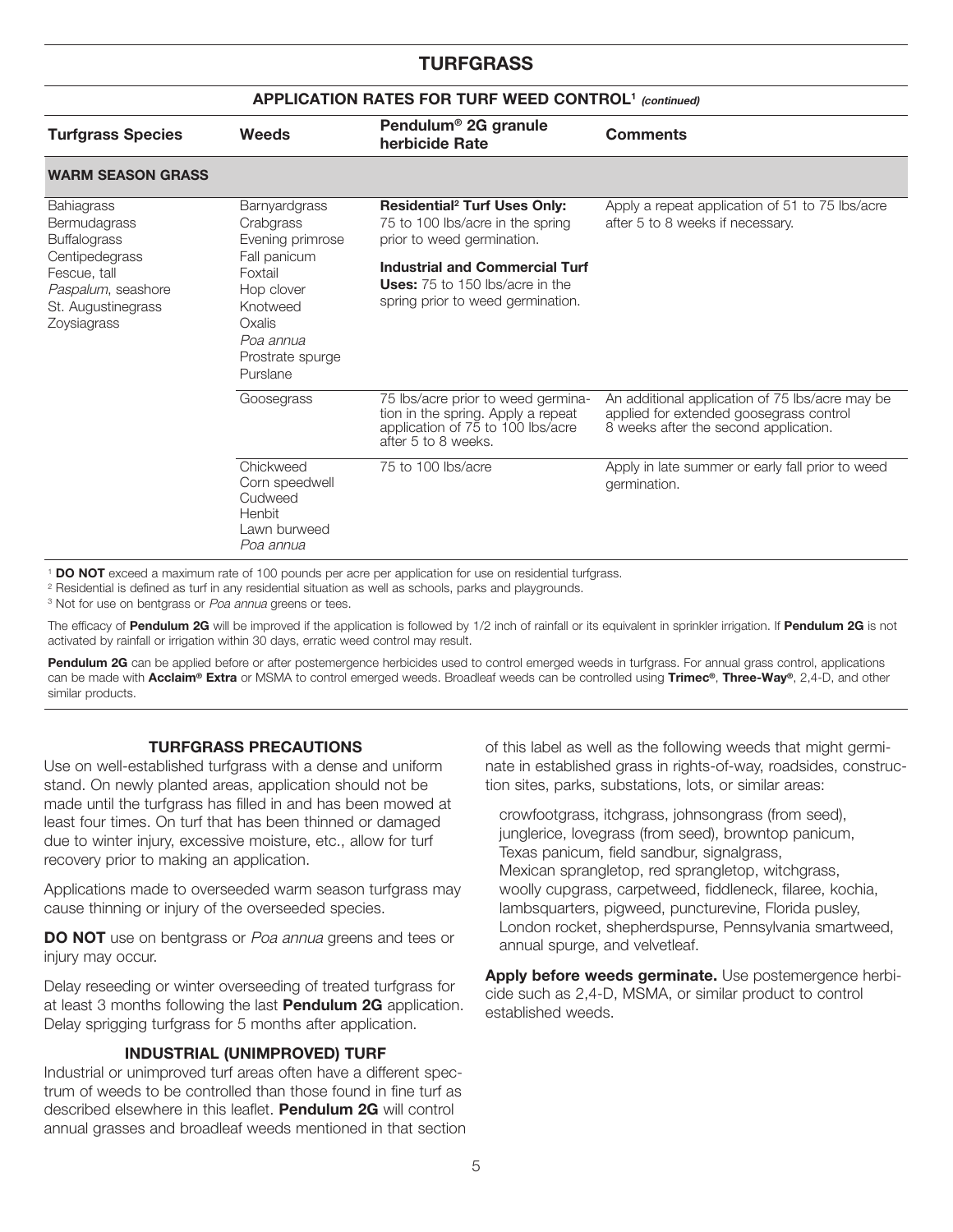#### **APPLICATION INSTRUCTIONS FOR PENDULUM® 2G GRANULE HERBICIDE**

Apply with properly calibrated spreader equipment to provide uniform distribution. Check application routinely to determine proper calibration. Avoid overlaps that will increase rates above those specified.

Avoid application when winds may cause drift.

Avoid unintentional contact of granules with driveways, stone, wood or other porous surfaces. Sweep immediately to avoid staining. If granules are crushed into surface, rinse thoroughly.

#### **SUGGESTED SPREADER SETTINGS FOR TURF**

| <b>Spreader</b> |                                                    | <b>Ground or</b><br><b>PTO Speed</b> | Width of<br>Coverage<br>(f <sup>t</sup> ) | <b>Rate Range</b><br>(lbs of product per acre) |            |            |
|-----------------|----------------------------------------------------|--------------------------------------|-------------------------------------------|------------------------------------------------|------------|------------|
|                 |                                                    | (mph)                                |                                           | 75                                             | 100        | 150        |
| Lesco Rotary    |                                                    |                                      |                                           | C                                              | D          |            |
| Scott Rotaries  | R-7. R-7X                                          | 3                                    | 8                                         | B <sub>1/2</sub>                               | D          | $E$ 1/2    |
|                 | R-8, R-8A, SR-1 (cone 9)                           | 3                                    | 9                                         | H1/2                                           |            | J 1/2      |
| Lely Models     | (see below)                                        | 4.5                                  | 18                                        | $31/4$ III                                     | $31/2$ III | $41/2$ III |
| Vicon           | (Model 02)                                         | 4.5                                  | 18                                        | 12                                             | 16         | 20         |
|                 | (Model 03)                                         | 4.5                                  | 10                                        | 9                                              | 10         | 13         |
|                 | Lely models WTR, WFR, HR and 1250. PTO at 450 rpm. |                                      |                                           |                                                |            |            |

To provide proper distribution, calibrate your spreader before application. 25 lbs treats 11,000 sq ft (1/4 acre) at the 100 lbs product per acre rate.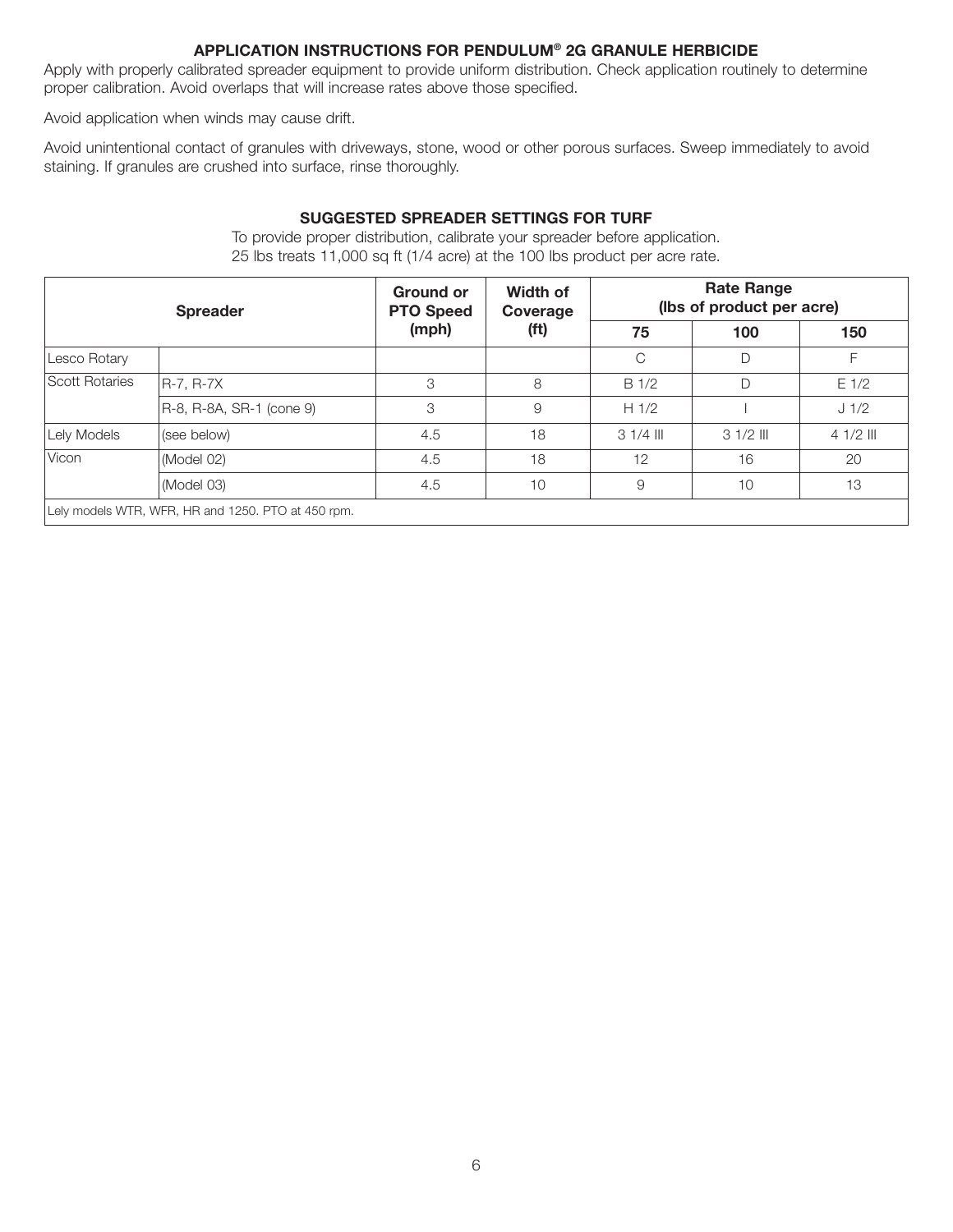# **ORNAMENTALS**

**Pendulum® 2G granule herbicide** is safe around and over the top of the established plants listed below. Refer to **APPLICATION RATE TABLE** for rates.

| TREES                       |                           |  |  |
|-----------------------------|---------------------------|--|--|
| <b>Common Name</b>          | <b>Scientific Name</b>    |  |  |
| Alder, European black       | Alnus glutinosa           |  |  |
| Apple                       | Malus spp.                |  |  |
| Arborvitae, American        | Thuja occidentalis        |  |  |
| Arbutus                     | Arbutus spp.              |  |  |
| Ash, red                    | Fraxinus pennsylvanica    |  |  |
| Ash, white                  | Fraxinus americana        |  |  |
| Aspen, bigtooth             | Populus grandidentata     |  |  |
| Aspen, quaking              | Populus tremuloides       |  |  |
| Basswood                    | Tilia spp.                |  |  |
| Birch, European weeping     | Betula pendula            |  |  |
| Birch, river                | Betula nigra              |  |  |
| Buckeye, red                | Aesculus pavia            |  |  |
| Cedar, white                | Thuja occidentalis        |  |  |
| Chamaecyparis, boulevard    | Chamaecyparis pisifera    |  |  |
| Cherry, black               | Prunus serotina           |  |  |
| Cherry, choke               | Prunus virginiana         |  |  |
| Cherry, Kwanzan             | Prunus serrulata          |  |  |
| Cherry, Nanking             | Prunus tomentosa          |  |  |
| Cottonwood                  | Populus deltoides         |  |  |
| Crabapple                   | Malus spp.                |  |  |
| Crepe myrtle                | Lagerstroemia indica      |  |  |
| Cryptomeria, Japanese cedar | Cryptomeria japonica      |  |  |
| Cypress, bald               | Taxodium distichum        |  |  |
| Cypress, Leyland            | Cupressocyparis leylandii |  |  |
| Dogwood, flowering          | Cornus florida            |  |  |
| Dogwood, Korean             | Cornus kousa              |  |  |
| Dogwood, shrub              | Cornus spp.               |  |  |
| Dogwood, silky              | Cornus amomum             |  |  |
| Elm                         | Ulmus japonica            |  |  |
| Fir, balsam                 | Abies balsamae            |  |  |
| Fir, Douglas                | Pseudotsuga menziesii     |  |  |
| Fir, Fraser                 | Abies fraseri             |  |  |
| Fir, white                  | Abies concolor            |  |  |
| Franklinia                  | Franklinia spp.           |  |  |
| Ginkgo                      | Ginkgo biloba             |  |  |
| Gum, black                  | Nyssa sylvatica           |  |  |
| Gum, sour                   | Nyssa sylvatica           |  |  |
| Haw, black                  | Viburnum prunifolium      |  |  |
| Hawthorn                    | Crataegus spp.            |  |  |
| Hemlock, Canada             | Tsuga canadensis          |  |  |
| Hemlock, Eastern            | Tsuga canadensis          |  |  |
| Holly, American             | llex opaca                |  |  |
| Honeylocust                 | Gleditsia triacanthos     |  |  |
| Lilac, common               | Syringa vulgaris          |  |  |
| Lilac, Japanese tree        | Syringa reticulata        |  |  |
| Linden                      | Tilia spp.                |  |  |
| Magnolia, saucer            | Magnolia soulangiana      |  |  |
| Magnolia, Southern          | Magnolia grandiflora      |  |  |
| Magnolia, star              | Magnolia stellata         |  |  |
| Maidenhair tree             | Ginkgo biloba             |  |  |
|                             |                           |  |  |

| <b>Scientific Name</b><br><b>Common Name</b><br>Acer palmatum<br>Acer platanoides<br>Maple, paper-bark<br>Acer griseum<br>Maple, red<br>Acer rubrum<br>Maple, sugar<br>Acer saccharum<br>Viburnum rufidulum<br>Nannyberry, rusty<br>Oak, chinquapin<br>Quercus muehlenbergii<br>Oak, live<br>Quercus virginiana<br>Oak, pin<br>Quercus palustris<br>Oak, red<br>Quercus rubra<br>Quercus michauxii<br>Oak, swamp chestnut<br>Oak, water<br>Quercus nigra<br>Oak, white<br>Quercus alba<br>Quercus phellos<br>Olive<br>Olea europaea<br><i>Phoenix</i> spp.<br>Palm, fan<br><i>Washingtonia</i> spp.<br>Palm, pindo<br>Butia spp.<br>Palm, Washington<br>Washingtonia spp.<br>Peach<br>Prunus persica<br>Pear, Bradford<br>Pyrus calleryana 'Bradford'<br>Carya illinoensis<br>Pinus nigra<br>Pinus pinea<br>Pinus taeda<br>Pinus radiata<br>Pinus resinosa<br>Pine, Scotch<br>Pinus sylvestris<br>Pine, Virginia<br>Pinus virginiana<br>Pinus strobus<br>Prunus cerasifera<br>Populus nigra<br>Redcedar, Eastern<br>Juniperus virginiana<br>Redcedar, Western<br>Thuja plicata<br>Red ironbark<br>Eucalyptus sideroxylon 'Rosea'<br>Redwood, dawn<br>Metasequoia glyptostroboides<br>Sequoia, giant<br>Sequoiadendron giganteum<br>Amelanchier laevis<br>Serviceberry<br>Oxydendrum arboreum<br>Sourwood<br>Spruce, Colorado blue<br>Picea pungens<br>Picea glauca 'Albertiana'<br>Spruce, dwarf Alberta<br>Picea abies<br>Spruce, Norway<br>Spruce, white<br>Picea glauca<br>Sweetgum<br>Liquidambar styraciflua<br>Platanus occidentalis<br>Sycamore<br>Trachycarpus<br><i>Trachycarpus</i> spp.<br>Tulip tree<br>Liriodendron tulipifera<br>Walnut, black<br>Juglans nigra<br>Willow, weeping<br>Salix babylonica<br>Cladrastis lutea<br>Yellowwood | <b>TREES</b> (continued) |  |  |  |
|--------------------------------------------------------------------------------------------------------------------------------------------------------------------------------------------------------------------------------------------------------------------------------------------------------------------------------------------------------------------------------------------------------------------------------------------------------------------------------------------------------------------------------------------------------------------------------------------------------------------------------------------------------------------------------------------------------------------------------------------------------------------------------------------------------------------------------------------------------------------------------------------------------------------------------------------------------------------------------------------------------------------------------------------------------------------------------------------------------------------------------------------------------------------------------------------------------------------------------------------------------------------------------------------------------------------------------------------------------------------------------------------------------------------------------------------------------------------------------------------------------------------------------------------------------------------------------------------------------------------------------------------------------------------------------------------------------------------------------------------------------|--------------------------|--|--|--|
|                                                                                                                                                                                                                                                                                                                                                                                                                                                                                                                                                                                                                                                                                                                                                                                                                                                                                                                                                                                                                                                                                                                                                                                                                                                                                                                                                                                                                                                                                                                                                                                                                                                                                                                                                        |                          |  |  |  |
|                                                                                                                                                                                                                                                                                                                                                                                                                                                                                                                                                                                                                                                                                                                                                                                                                                                                                                                                                                                                                                                                                                                                                                                                                                                                                                                                                                                                                                                                                                                                                                                                                                                                                                                                                        | Maple, Japanese          |  |  |  |
|                                                                                                                                                                                                                                                                                                                                                                                                                                                                                                                                                                                                                                                                                                                                                                                                                                                                                                                                                                                                                                                                                                                                                                                                                                                                                                                                                                                                                                                                                                                                                                                                                                                                                                                                                        | Maple, Norway            |  |  |  |
|                                                                                                                                                                                                                                                                                                                                                                                                                                                                                                                                                                                                                                                                                                                                                                                                                                                                                                                                                                                                                                                                                                                                                                                                                                                                                                                                                                                                                                                                                                                                                                                                                                                                                                                                                        |                          |  |  |  |
|                                                                                                                                                                                                                                                                                                                                                                                                                                                                                                                                                                                                                                                                                                                                                                                                                                                                                                                                                                                                                                                                                                                                                                                                                                                                                                                                                                                                                                                                                                                                                                                                                                                                                                                                                        |                          |  |  |  |
|                                                                                                                                                                                                                                                                                                                                                                                                                                                                                                                                                                                                                                                                                                                                                                                                                                                                                                                                                                                                                                                                                                                                                                                                                                                                                                                                                                                                                                                                                                                                                                                                                                                                                                                                                        |                          |  |  |  |
|                                                                                                                                                                                                                                                                                                                                                                                                                                                                                                                                                                                                                                                                                                                                                                                                                                                                                                                                                                                                                                                                                                                                                                                                                                                                                                                                                                                                                                                                                                                                                                                                                                                                                                                                                        |                          |  |  |  |
|                                                                                                                                                                                                                                                                                                                                                                                                                                                                                                                                                                                                                                                                                                                                                                                                                                                                                                                                                                                                                                                                                                                                                                                                                                                                                                                                                                                                                                                                                                                                                                                                                                                                                                                                                        |                          |  |  |  |
|                                                                                                                                                                                                                                                                                                                                                                                                                                                                                                                                                                                                                                                                                                                                                                                                                                                                                                                                                                                                                                                                                                                                                                                                                                                                                                                                                                                                                                                                                                                                                                                                                                                                                                                                                        |                          |  |  |  |
|                                                                                                                                                                                                                                                                                                                                                                                                                                                                                                                                                                                                                                                                                                                                                                                                                                                                                                                                                                                                                                                                                                                                                                                                                                                                                                                                                                                                                                                                                                                                                                                                                                                                                                                                                        |                          |  |  |  |
|                                                                                                                                                                                                                                                                                                                                                                                                                                                                                                                                                                                                                                                                                                                                                                                                                                                                                                                                                                                                                                                                                                                                                                                                                                                                                                                                                                                                                                                                                                                                                                                                                                                                                                                                                        |                          |  |  |  |
|                                                                                                                                                                                                                                                                                                                                                                                                                                                                                                                                                                                                                                                                                                                                                                                                                                                                                                                                                                                                                                                                                                                                                                                                                                                                                                                                                                                                                                                                                                                                                                                                                                                                                                                                                        |                          |  |  |  |
|                                                                                                                                                                                                                                                                                                                                                                                                                                                                                                                                                                                                                                                                                                                                                                                                                                                                                                                                                                                                                                                                                                                                                                                                                                                                                                                                                                                                                                                                                                                                                                                                                                                                                                                                                        |                          |  |  |  |
|                                                                                                                                                                                                                                                                                                                                                                                                                                                                                                                                                                                                                                                                                                                                                                                                                                                                                                                                                                                                                                                                                                                                                                                                                                                                                                                                                                                                                                                                                                                                                                                                                                                                                                                                                        |                          |  |  |  |
|                                                                                                                                                                                                                                                                                                                                                                                                                                                                                                                                                                                                                                                                                                                                                                                                                                                                                                                                                                                                                                                                                                                                                                                                                                                                                                                                                                                                                                                                                                                                                                                                                                                                                                                                                        | Oak, willow              |  |  |  |
|                                                                                                                                                                                                                                                                                                                                                                                                                                                                                                                                                                                                                                                                                                                                                                                                                                                                                                                                                                                                                                                                                                                                                                                                                                                                                                                                                                                                                                                                                                                                                                                                                                                                                                                                                        |                          |  |  |  |
|                                                                                                                                                                                                                                                                                                                                                                                                                                                                                                                                                                                                                                                                                                                                                                                                                                                                                                                                                                                                                                                                                                                                                                                                                                                                                                                                                                                                                                                                                                                                                                                                                                                                                                                                                        | Palm, date               |  |  |  |
|                                                                                                                                                                                                                                                                                                                                                                                                                                                                                                                                                                                                                                                                                                                                                                                                                                                                                                                                                                                                                                                                                                                                                                                                                                                                                                                                                                                                                                                                                                                                                                                                                                                                                                                                                        |                          |  |  |  |
|                                                                                                                                                                                                                                                                                                                                                                                                                                                                                                                                                                                                                                                                                                                                                                                                                                                                                                                                                                                                                                                                                                                                                                                                                                                                                                                                                                                                                                                                                                                                                                                                                                                                                                                                                        |                          |  |  |  |
|                                                                                                                                                                                                                                                                                                                                                                                                                                                                                                                                                                                                                                                                                                                                                                                                                                                                                                                                                                                                                                                                                                                                                                                                                                                                                                                                                                                                                                                                                                                                                                                                                                                                                                                                                        |                          |  |  |  |
|                                                                                                                                                                                                                                                                                                                                                                                                                                                                                                                                                                                                                                                                                                                                                                                                                                                                                                                                                                                                                                                                                                                                                                                                                                                                                                                                                                                                                                                                                                                                                                                                                                                                                                                                                        |                          |  |  |  |
|                                                                                                                                                                                                                                                                                                                                                                                                                                                                                                                                                                                                                                                                                                                                                                                                                                                                                                                                                                                                                                                                                                                                                                                                                                                                                                                                                                                                                                                                                                                                                                                                                                                                                                                                                        |                          |  |  |  |
|                                                                                                                                                                                                                                                                                                                                                                                                                                                                                                                                                                                                                                                                                                                                                                                                                                                                                                                                                                                                                                                                                                                                                                                                                                                                                                                                                                                                                                                                                                                                                                                                                                                                                                                                                        | Pecan                    |  |  |  |
|                                                                                                                                                                                                                                                                                                                                                                                                                                                                                                                                                                                                                                                                                                                                                                                                                                                                                                                                                                                                                                                                                                                                                                                                                                                                                                                                                                                                                                                                                                                                                                                                                                                                                                                                                        | Pine, Austrian           |  |  |  |
|                                                                                                                                                                                                                                                                                                                                                                                                                                                                                                                                                                                                                                                                                                                                                                                                                                                                                                                                                                                                                                                                                                                                                                                                                                                                                                                                                                                                                                                                                                                                                                                                                                                                                                                                                        | Pine, Italian stone      |  |  |  |
|                                                                                                                                                                                                                                                                                                                                                                                                                                                                                                                                                                                                                                                                                                                                                                                                                                                                                                                                                                                                                                                                                                                                                                                                                                                                                                                                                                                                                                                                                                                                                                                                                                                                                                                                                        | Pine, loblolly           |  |  |  |
|                                                                                                                                                                                                                                                                                                                                                                                                                                                                                                                                                                                                                                                                                                                                                                                                                                                                                                                                                                                                                                                                                                                                                                                                                                                                                                                                                                                                                                                                                                                                                                                                                                                                                                                                                        | Pine, Monterey           |  |  |  |
|                                                                                                                                                                                                                                                                                                                                                                                                                                                                                                                                                                                                                                                                                                                                                                                                                                                                                                                                                                                                                                                                                                                                                                                                                                                                                                                                                                                                                                                                                                                                                                                                                                                                                                                                                        | Pine, red                |  |  |  |
|                                                                                                                                                                                                                                                                                                                                                                                                                                                                                                                                                                                                                                                                                                                                                                                                                                                                                                                                                                                                                                                                                                                                                                                                                                                                                                                                                                                                                                                                                                                                                                                                                                                                                                                                                        |                          |  |  |  |
|                                                                                                                                                                                                                                                                                                                                                                                                                                                                                                                                                                                                                                                                                                                                                                                                                                                                                                                                                                                                                                                                                                                                                                                                                                                                                                                                                                                                                                                                                                                                                                                                                                                                                                                                                        |                          |  |  |  |
|                                                                                                                                                                                                                                                                                                                                                                                                                                                                                                                                                                                                                                                                                                                                                                                                                                                                                                                                                                                                                                                                                                                                                                                                                                                                                                                                                                                                                                                                                                                                                                                                                                                                                                                                                        | Pine, white              |  |  |  |
|                                                                                                                                                                                                                                                                                                                                                                                                                                                                                                                                                                                                                                                                                                                                                                                                                                                                                                                                                                                                                                                                                                                                                                                                                                                                                                                                                                                                                                                                                                                                                                                                                                                                                                                                                        | Plum, purple leaf        |  |  |  |
|                                                                                                                                                                                                                                                                                                                                                                                                                                                                                                                                                                                                                                                                                                                                                                                                                                                                                                                                                                                                                                                                                                                                                                                                                                                                                                                                                                                                                                                                                                                                                                                                                                                                                                                                                        | Poplar, black            |  |  |  |
|                                                                                                                                                                                                                                                                                                                                                                                                                                                                                                                                                                                                                                                                                                                                                                                                                                                                                                                                                                                                                                                                                                                                                                                                                                                                                                                                                                                                                                                                                                                                                                                                                                                                                                                                                        |                          |  |  |  |
|                                                                                                                                                                                                                                                                                                                                                                                                                                                                                                                                                                                                                                                                                                                                                                                                                                                                                                                                                                                                                                                                                                                                                                                                                                                                                                                                                                                                                                                                                                                                                                                                                                                                                                                                                        |                          |  |  |  |
|                                                                                                                                                                                                                                                                                                                                                                                                                                                                                                                                                                                                                                                                                                                                                                                                                                                                                                                                                                                                                                                                                                                                                                                                                                                                                                                                                                                                                                                                                                                                                                                                                                                                                                                                                        |                          |  |  |  |
|                                                                                                                                                                                                                                                                                                                                                                                                                                                                                                                                                                                                                                                                                                                                                                                                                                                                                                                                                                                                                                                                                                                                                                                                                                                                                                                                                                                                                                                                                                                                                                                                                                                                                                                                                        |                          |  |  |  |
|                                                                                                                                                                                                                                                                                                                                                                                                                                                                                                                                                                                                                                                                                                                                                                                                                                                                                                                                                                                                                                                                                                                                                                                                                                                                                                                                                                                                                                                                                                                                                                                                                                                                                                                                                        |                          |  |  |  |
|                                                                                                                                                                                                                                                                                                                                                                                                                                                                                                                                                                                                                                                                                                                                                                                                                                                                                                                                                                                                                                                                                                                                                                                                                                                                                                                                                                                                                                                                                                                                                                                                                                                                                                                                                        |                          |  |  |  |
|                                                                                                                                                                                                                                                                                                                                                                                                                                                                                                                                                                                                                                                                                                                                                                                                                                                                                                                                                                                                                                                                                                                                                                                                                                                                                                                                                                                                                                                                                                                                                                                                                                                                                                                                                        |                          |  |  |  |
|                                                                                                                                                                                                                                                                                                                                                                                                                                                                                                                                                                                                                                                                                                                                                                                                                                                                                                                                                                                                                                                                                                                                                                                                                                                                                                                                                                                                                                                                                                                                                                                                                                                                                                                                                        |                          |  |  |  |
|                                                                                                                                                                                                                                                                                                                                                                                                                                                                                                                                                                                                                                                                                                                                                                                                                                                                                                                                                                                                                                                                                                                                                                                                                                                                                                                                                                                                                                                                                                                                                                                                                                                                                                                                                        |                          |  |  |  |
|                                                                                                                                                                                                                                                                                                                                                                                                                                                                                                                                                                                                                                                                                                                                                                                                                                                                                                                                                                                                                                                                                                                                                                                                                                                                                                                                                                                                                                                                                                                                                                                                                                                                                                                                                        |                          |  |  |  |
|                                                                                                                                                                                                                                                                                                                                                                                                                                                                                                                                                                                                                                                                                                                                                                                                                                                                                                                                                                                                                                                                                                                                                                                                                                                                                                                                                                                                                                                                                                                                                                                                                                                                                                                                                        |                          |  |  |  |
|                                                                                                                                                                                                                                                                                                                                                                                                                                                                                                                                                                                                                                                                                                                                                                                                                                                                                                                                                                                                                                                                                                                                                                                                                                                                                                                                                                                                                                                                                                                                                                                                                                                                                                                                                        |                          |  |  |  |
|                                                                                                                                                                                                                                                                                                                                                                                                                                                                                                                                                                                                                                                                                                                                                                                                                                                                                                                                                                                                                                                                                                                                                                                                                                                                                                                                                                                                                                                                                                                                                                                                                                                                                                                                                        |                          |  |  |  |
|                                                                                                                                                                                                                                                                                                                                                                                                                                                                                                                                                                                                                                                                                                                                                                                                                                                                                                                                                                                                                                                                                                                                                                                                                                                                                                                                                                                                                                                                                                                                                                                                                                                                                                                                                        |                          |  |  |  |
|                                                                                                                                                                                                                                                                                                                                                                                                                                                                                                                                                                                                                                                                                                                                                                                                                                                                                                                                                                                                                                                                                                                                                                                                                                                                                                                                                                                                                                                                                                                                                                                                                                                                                                                                                        |                          |  |  |  |
|                                                                                                                                                                                                                                                                                                                                                                                                                                                                                                                                                                                                                                                                                                                                                                                                                                                                                                                                                                                                                                                                                                                                                                                                                                                                                                                                                                                                                                                                                                                                                                                                                                                                                                                                                        |                          |  |  |  |
|                                                                                                                                                                                                                                                                                                                                                                                                                                                                                                                                                                                                                                                                                                                                                                                                                                                                                                                                                                                                                                                                                                                                                                                                                                                                                                                                                                                                                                                                                                                                                                                                                                                                                                                                                        |                          |  |  |  |
|                                                                                                                                                                                                                                                                                                                                                                                                                                                                                                                                                                                                                                                                                                                                                                                                                                                                                                                                                                                                                                                                                                                                                                                                                                                                                                                                                                                                                                                                                                                                                                                                                                                                                                                                                        |                          |  |  |  |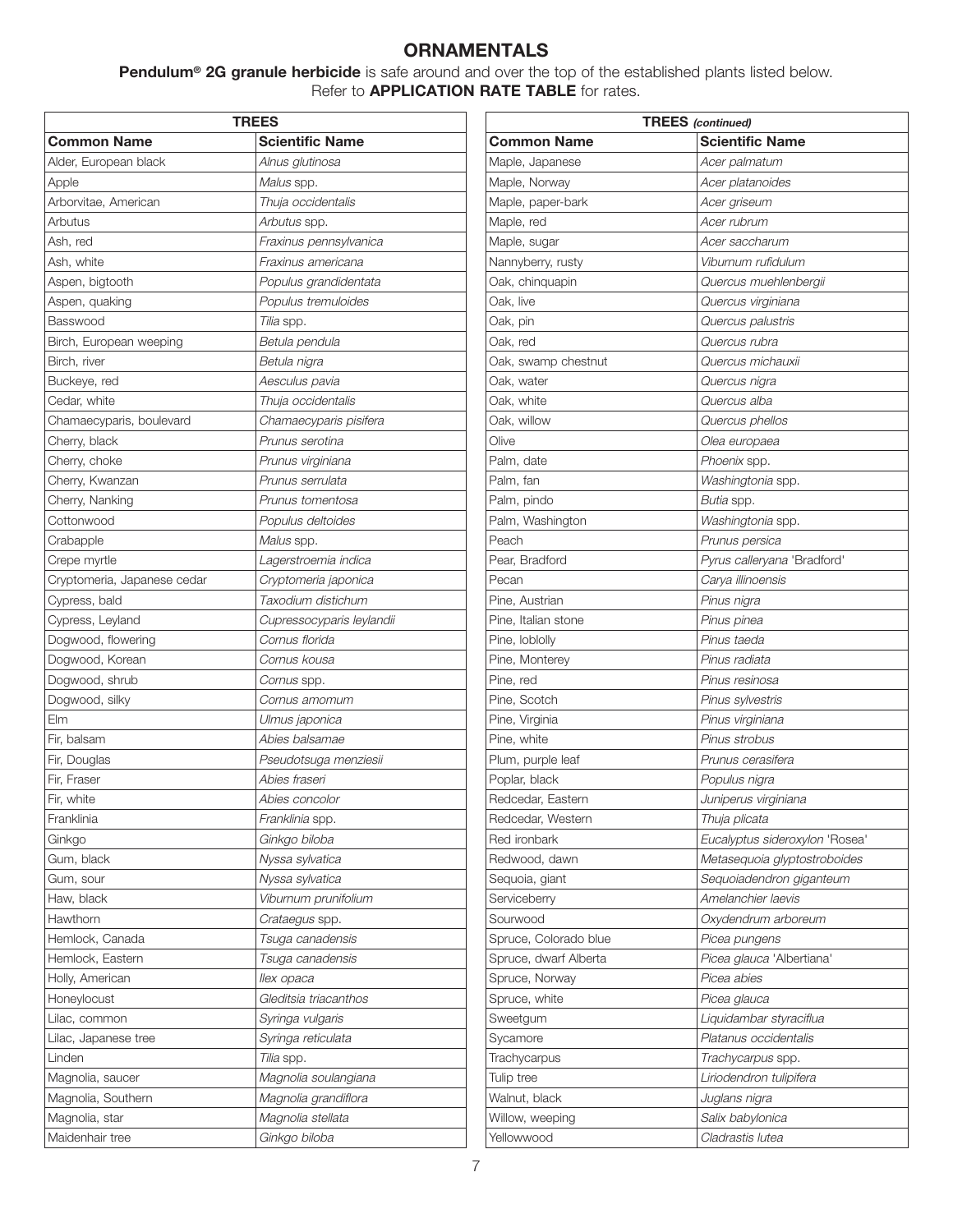**Pendulum® 2G granule herbicide** is safe around and over the top of the established plants listed below. Refer to **APPLICATION RATE TABLE** for rates.

| <b>SHRUBS</b>          |                                |  |  |
|------------------------|--------------------------------|--|--|
| <b>Common Name</b>     | <b>Scientific Name</b>         |  |  |
| Abelia, glossy         | Abelia grandiflora             |  |  |
| Althaea                | Hibiscus syriacus              |  |  |
| Aucuba, gold           | Aucuba japonica                |  |  |
| Azalea                 | Rhododendron spp.              |  |  |
| Bamboo, heavenly       | Nandina domestica              |  |  |
| Barberry               | Berberis gladwynensis          |  |  |
| Barberry, Japanese     | Berberis thunbergii            |  |  |
| Blue indigo bush       | Dalea gregii                   |  |  |
| Bottlebrush, lemon     | Callistemon citrinus           |  |  |
| Boxwood, common        | <b>Buxus sempervirens</b>      |  |  |
| Boxwood, Japanese      | Buxus microphylla              |  |  |
| <b>Brittlebush</b>     | Encelia farinosa               |  |  |
| <b>Buttonbush</b>      | Cephalanthus occidentalis      |  |  |
| <b>Butterfly bush</b>  | Buddleia davidii               |  |  |
| Camellia               | Camellia japonica              |  |  |
| Cape jasmine           | Gardenia jasminoides           |  |  |
| Cassia, feathery       | Cassia artemisioides           |  |  |
| Cordyline              | Cordyline spp.                 |  |  |
| Correa                 | Correa spp.                    |  |  |
|                        |                                |  |  |
| Cotoneaster            | Cotoneaster apiculatus         |  |  |
| Cotoneaster, bearberry | Cotoneaster dammeri            |  |  |
| Cotoneaster, rock      | Cotoneaster horizontalis       |  |  |
| Cypress, Italian       | Cupressus sempervirens         |  |  |
| Cypress, Leyland       | Cupressocyparis leylandii      |  |  |
| Deutzia, slender       | Deutzia gracilis               |  |  |
| Dogwood, red twig      | Cornus sericea                 |  |  |
| Elaeagnus              | Elaeagnus ebbingei             |  |  |
| Escallonia             | Escallonia fradesii            |  |  |
| Euonymus               | Euonymus fortunei              |  |  |
| Euonymus, golden       | Euonymus japonica              |  |  |
| Euonymus, winged       | Euonymus alata                 |  |  |
| Firethorn              | Pyracantha coccinea            |  |  |
| Forsythia, border      | Forsythia intermedia           |  |  |
| Fragrant olive         | Osmanthus fragrans             |  |  |
| Fuschia, California    | Zauschineria californica       |  |  |
| Gardenia               | Gardenia jasminoides           |  |  |
| Hawthorne, Indian      | Raphiolepis indica             |  |  |
| <b>Hibiscus</b>        | Hibiscus syriacus              |  |  |
| Holly, Chinese         | llex cornuta                   |  |  |
| Holly, Foster's        | llex attenuata 'Fosteri'       |  |  |
| Holly, Japanese        | llex crenata                   |  |  |
| Holly, Savannah        | llex attenuata                 |  |  |
| Holly, yaupon          | llex vomitoria                 |  |  |
| Honeysuckle, bush      | Diervilla Ionicera             |  |  |
| Hopbush                | Dodonaea viscosa               |  |  |
| Hopseed bush           | Dodonaea viscosa               |  |  |
| Hydrangea              | Hydrangea macrophylla          |  |  |
| Juniper                | Juniperus spp.                 |  |  |
| Juniper, Chinese       | Juniperus chinensis v. pfitzer |  |  |
| Juniper, shore         | Juniperus conferta             |  |  |
| Juniper, trailing      | Juniperus horizontalis         |  |  |
| Laurel, cherry         | Prunus laurocerasus            |  |  |
| Laurel, mountain       | Kalmia latifolia               |  |  |
| Laurel, Otto Luyken    | Prunus laurocerasus            |  |  |
|                        |                                |  |  |

| <b>SHRUBS</b> (continued) |                            |  |  |
|---------------------------|----------------------------|--|--|
| <b>Common Name</b>        | <b>Scientific Name</b>     |  |  |
| Laurel, Schipka           | Prunus schipkanensis       |  |  |
| Laurustinus               | Viburnum tinus             |  |  |
| Lavender, English         | Lavandula angustifolia     |  |  |
| Leucothoe                 | Leucothoe fontanesiana     |  |  |
| Leucothoe, coast          | Leucothoe axillaris        |  |  |
| Lilac, cut-leaf           | Syringa laciniata          |  |  |
| Lily-of-the-Nile          | Agapanthus africanus       |  |  |
| Mahonia                   | Mahonia aquifolium         |  |  |
| Mock orange               | Pittosporum tobira         |  |  |
| Myrtle, compact           | Myrtus communis            |  |  |
| Myrtle, wax               | Myrica cerifera            |  |  |
| Nandina                   | Nandina domestica          |  |  |
| Oleander                  | Nerium oleander            |  |  |
| Oregon grape              | Mahonia aquifolium         |  |  |
| Osmanthus                 | Osmanthus fragrans         |  |  |
| Palm, European fan        | Chamaerops humilis         |  |  |
| Palm, Mediterranean fan   | Chamaerops spp.            |  |  |
| Phlox, prickly            | Leptodactylon californicum |  |  |
| Photinia, Fraser          | Photinia x Fraseri         |  |  |
| Pieris, Japanese          | Pieris japonica            |  |  |
| Pine, mugo                | Pinus mugo                 |  |  |
| Plum, natal               | Carissa grandiflora        |  |  |
| Privet, California        | Ligustrum ovalifolium      |  |  |
| Privet, glossy            | Ligustrum lucidum          |  |  |
| Privet, variegated        | Ligustrum sinensis         |  |  |
| Privet, waxleaf           | Ligustrum japonicum        |  |  |
| Pyracantha                | Pyracantha coccinea        |  |  |
| Quince, flowering         | Chaenomeles japonica       |  |  |
| Ranger, Texas             | Leucophyllum frutescens    |  |  |
| Redroot                   | Ceanothus spp.             |  |  |
| Rhododendron              | Rhododendron spp.          |  |  |
| Robira                    | Pittosporum tobira         |  |  |
| Rose                      | <i>Rosa</i> spp.           |  |  |
| Rose-of-Sharon            | Hibiscus syriacus          |  |  |
| Spice plant               | Illicium parviflorum       |  |  |
| Spiraea                   | Spiraea vanhouttei         |  |  |
| Spiraea, Anthony Waterer  | Spiraea x bumalda          |  |  |
| Spiraea, Japanese         | Spiraea japonica           |  |  |
| Sweet bay                 | Laurus nobilis             |  |  |
| Trumpet bush              | Tecoma stans               |  |  |
| Verbena, lemon            | Aloysia triphylla          |  |  |
| Viburnum                  | Viburnum suspensum         |  |  |
| Vitex                     | <i>Vitex</i> spp.          |  |  |
| Weigela                   | Weigela florida            |  |  |
| Wild lilac                | Ceanothus spp.             |  |  |
| Wisteria                  | Wisteria spp.              |  |  |
| Xylosma                   | Xylosma congestum          |  |  |
| Yellowbells               | Tecoma stans               |  |  |
| Yew                       | Taxus media                |  |  |
| Yew, Japanese             | Taxus cuspidata            |  |  |
| Yew, Southern             | Podocarpus macrophyllus    |  |  |
| Yucca, Adam's needle      | Yucca filamentosa          |  |  |
| Yucca, weeping            | Yucca pendula              |  |  |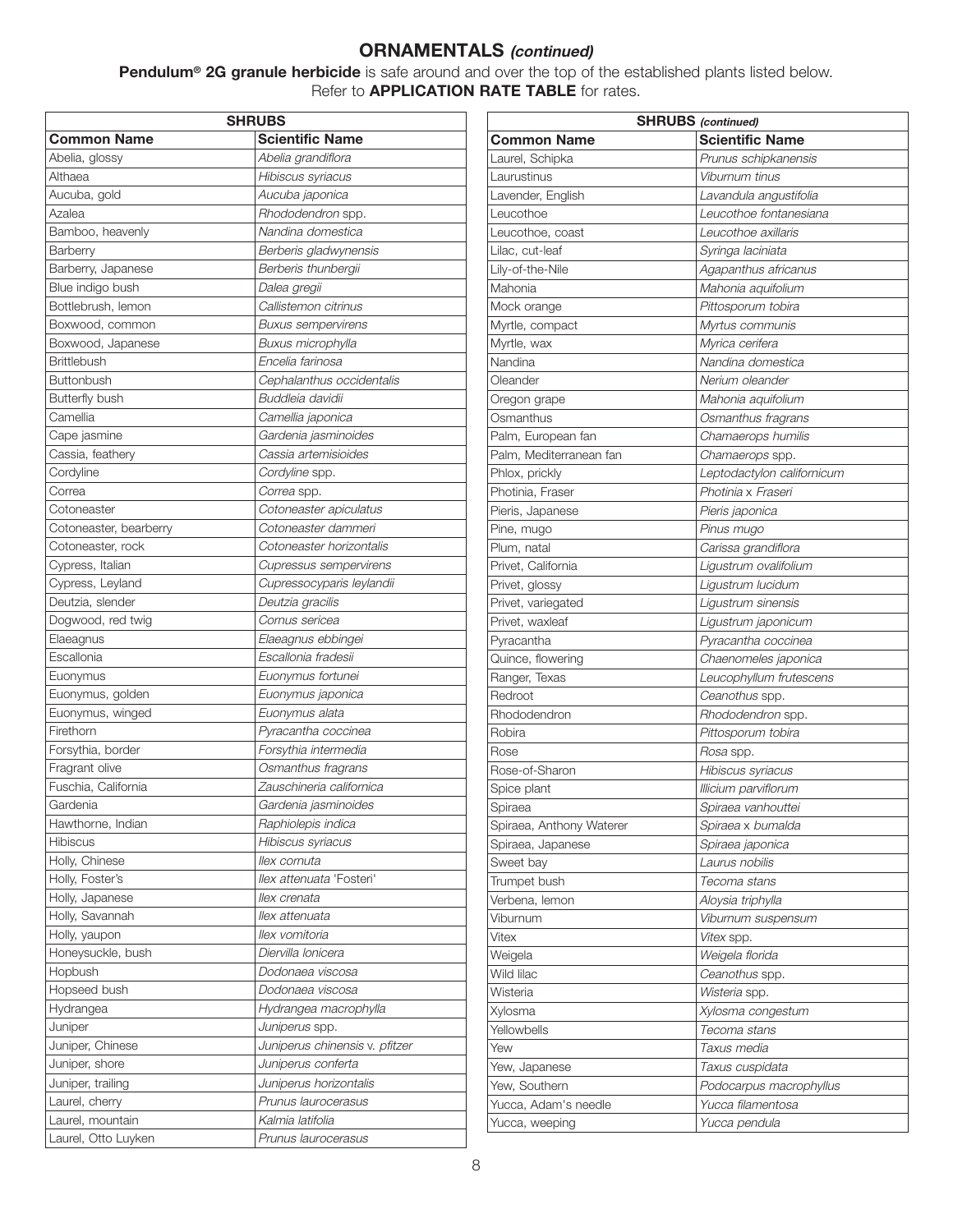**Pendulum® 2G granule herbicide** is safe around and over the top of the established plants listed below. Refer to **APPLICATION RATE TABLE** for rates.

| <b>GROUND COVERS</b>    |                           |  |  |
|-------------------------|---------------------------|--|--|
| Common Name             | <b>Scientific Name</b>    |  |  |
| Ajuga                   | Ajuga reptans             |  |  |
| Baby sun rose           | Aptenia cordifolia        |  |  |
| Beach strawberry        | Fragaria chiloensis       |  |  |
| Capeweed                | Arctotheca calendula      |  |  |
| Cinquefoil, spring      | Potentilla verna          |  |  |
| Coyotebrush, dwarf      | Baccharis pitularis       |  |  |
| Daisy, trailing African | Osteospermum fruticosum   |  |  |
| Dymondia                | Dymondia margaretae       |  |  |
| Gazania                 | Gazania splendens         |  |  |
| Iceplant, large leaf    | Carpobrotus edulis        |  |  |
| lvy, English            | Hedera helix              |  |  |
| lvy, geranium           | Pelargonium peltatum      |  |  |
| Jasmine, Asiatic        | Trachelospermum asiaticum |  |  |
| Jasmine, primrose       | Jasminum mesnyi           |  |  |
| Jessamine, Carolina     | Gelsemium sempervirens    |  |  |
| Manzanita, bearberry    | Arctostaphylos uva-ursi   |  |  |
| Miscanthus              | Miscanthus spp.           |  |  |
| Mondograss              | Ophiopogon japonica       |  |  |
| Morningglory            | Convolvulus spp.          |  |  |
| Myoporum                | Myoporum parviflolium     |  |  |
| Pachysandra             | Pachysandra terminalis    |  |  |
| Potentilla              | Potentilla fruticosa      |  |  |
| Red apple               | Aptenia cordifolia        |  |  |
| Rosemary                | Rosemarinus officinalis   |  |  |
| Rose-of-Sharon          | Hibiscus syriacus L.      |  |  |
| St. Johnswort, creeping | Hypericum calycinum       |  |  |
| Sand strawberry         | Fragaria chiloensis       |  |  |
| Sedum                   | Sedum spurium             |  |  |
| Stonecrop               | Sedum spurium             |  |  |
| Verbena, Peruvian       | Verbena peruviana         |  |  |
| Vervain                 | Verbena peruviana         |  |  |
| Vetch, crown            | Vicia sativa              |  |  |
| Vinca                   | Vinca minor               |  |  |
| Wintercreeper           | Euonymous fortunei        |  |  |

| <b>PERENNIALS</b>                   |                                    |  |
|-------------------------------------|------------------------------------|--|
| <b>Common Name</b>                  | <b>Scientific Name</b>             |  |
| Acacia                              | Acacia redolens                    |  |
| Alumroot <sup>1</sup>               | Heuchera sanguinea                 |  |
| Asparagus                           | Asparagus spp.                     |  |
| Aster, New York                     | Aster novi-belgii                  |  |
| Aster, Stokes                       | Stokesia laevis                    |  |
| Astilibe (False spirea)             | Astilibe spp.                      |  |
| Baby's breath                       | Gypsophila elegans                 |  |
| Beard tongue                        | Penstemon digitalis, P. x mexicali |  |
| Bee balm <sup>1</sup>               | Monarda didyma                     |  |
| Bellflower                          | Campanula spp.                     |  |
| Bergenia, heart-leaved <sup>1</sup> | Bergenia cordifolia                |  |
| Bird of paradise                    | Caesalpinia pulcherrima            |  |
| <b>Black-eyed Susan</b>             | Rudbeckia hirta                    |  |
| <b>Blanket flower</b>               | Gaillardia x grandiflora           |  |

| <b>PERENNIALS</b> (continued)   |                           |  |  |
|---------------------------------|---------------------------|--|--|
| <b>Common Name</b>              | <b>Scientific Name</b>    |  |  |
| <b>Bleeding heart</b>           | Dicentra spectabilis      |  |  |
| Bluestar <sup>1</sup>           | Amsonia hubrichtii        |  |  |
| Blue false indigo               | Baptisia australis        |  |  |
| <b>Butterfly weed</b>           | Asclepias tuberosa        |  |  |
| California poppy                | Eschscholzia california   |  |  |
| Calla lily                      | Zantedeschia aethiopica   |  |  |
| Canna, common garden            | Canna-generalis 'Lucifer' |  |  |
| Canadian ginger <sup>1</sup>    | Asarum canadese           |  |  |
| Carex                           | Carex spp.                |  |  |
| Cast iron plant                 | Aspidistra elatior        |  |  |
| Chincherinchee                  | Ornithogalum thyrsoides   |  |  |
| Clover, crimson                 | Trifolium incarnatum      |  |  |
| Columbine                       | Aquilegia 'McKana Giant'  |  |  |
| Coral bells <sup>1</sup>        | Heuchera sanguinea        |  |  |
| Coreopsis                       | Coreopsis lanceolata      |  |  |
| Crinum lily                     | Crinum spp.               |  |  |
| Crocus                          | Crocus spp.               |  |  |
| Daffodil                        | Narcissus spp.            |  |  |
| Daylily                         | Hemerocallis spp.         |  |  |
| False dragonhead                | Physostegia virginiana    |  |  |
| Fairy duster                    | Calliandra eriophylla     |  |  |
| Fern, asparagus                 | Asparagus officinalis     |  |  |
| Fern, Boston                    | Nephrolepis exaltata      |  |  |
| Fern, leatherleaf*              | Rumohra adiantiformis     |  |  |
| Fern, tree                      | Asparagus virgatus        |  |  |
| Flax, blue                      | Linum perenne             |  |  |
| Foamflower, heartleaf           | Tirella cordifolia        |  |  |
| Fortnight lily                  | Moraea spp.               |  |  |
| Foxglove, common                | Digitalis purpurea        |  |  |
| Freesia                         | Freesia x hybrida         |  |  |
| Fuschia, Arizona                | Zauschneria Californica   |  |  |
| Gaillardia                      | Gaillardia pulchella      |  |  |
| Gaura <sup>1</sup>              | Gaura lindheimeri         |  |  |
| Geum                            | Geum spp.                 |  |  |
| Gladiolus                       | Gladiolus spp.            |  |  |
| Globe amaranth <sup>1</sup>     | Gomphrena globosa         |  |  |
| Golden rockets <sup>1</sup>     | Ligularia stenocephala    |  |  |
| Goldenrod, seaside <sup>1</sup> | S. sempervirens           |  |  |
| Goldenrod, showy <sup>1</sup>   | S. specia                 |  |  |
| Goldenrod, wrinkleleaf          | Solidago rugosa           |  |  |
| Heather, dwarf                  | Calluna vulgaris          |  |  |
| Hen and chicks                  | Sempervivum arachnoideum, |  |  |
|                                 | S. tectorum               |  |  |
| Hopflower oregano               | Origanum libanoticum      |  |  |
| Hosta                           | Hosta spp.                |  |  |
| Hyssop, Coronado <sup>1</sup>   | Agastache aurantiaca      |  |  |
| Hyssop, sunset                  | Agastache rupestris       |  |  |
| Ice plant, hardy or yellow      | Delosperma nubigenum      |  |  |
| Indian blanket                  | Gaillardia pulchella      |  |  |
| Ironweed, New York <sup>1</sup> | Vernonia noveboracensis   |  |  |
| Jacob's ladder <sup>1</sup>     | Polemonium boreale        |  |  |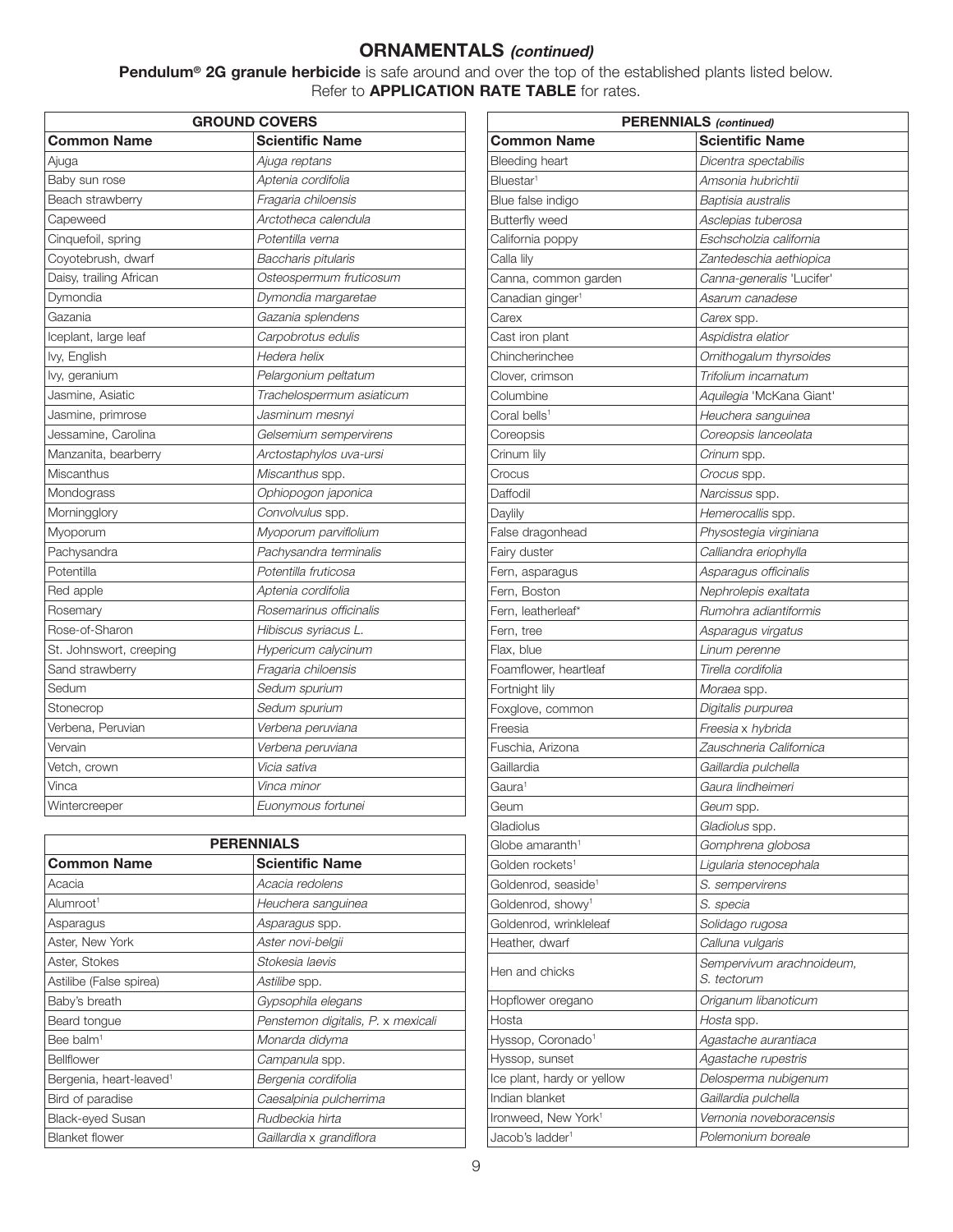**Pendulum® 2G granule herbicide** is safe around and over the top of the established plants listed below. Refer to **APPLICATION RATE TABLE** for rates.

| <b>PERENNIALS</b> (continued)          |                            |  |
|----------------------------------------|----------------------------|--|
| <b>Common Name</b>                     | <b>Scientific Name</b>     |  |
| Joepye weed, sweetscented <sup>1</sup> | E. purpureum               |  |
| Lady's-mantle                          | Alchemilla mollis          |  |
| Lantana, weeping                       | Lantana montevidensis      |  |
| Lavender, English                      | Lavandula angustifolia     |  |
| Leopard's bane                         | Doronicum cordatum         |  |
| Lily                                   | Lillium spp.               |  |
| Lily, plantain                         | Hosta fortunei             |  |
| Liriope, big blue                      | Liriope muscari            |  |
| Liriope, creeping                      | Liriope spicata            |  |
| Liriope, variegated                    | Liriope muscari            |  |
| Loosestrife, garden                    | Lysimachia puntata         |  |
| Montbretia                             | Crocosmia crocosmiiflora   |  |
| Moonbeam                               | Coreopsis verticillata     |  |
| Nightshade                             | Solanum spp.               |  |
| Orchid, peacock                        | Acidanthera bicolor        |  |
| Oxeye daisy                            | Chrysanthemum leucanthemum |  |
| Oxeye, smooth <sup>1</sup>             | Heliopsis helianthoides    |  |
| Peony, Chinese                         | Paeonia lactiflora         |  |
| Phlox, creeping                        | Phlox subulata             |  |
| Purple coneflower                      | Echinacea purpurea         |  |
| Purple loosestrife                     | Lythrum virgatum           |  |
| Pussy-toes, small-leaf <sup>1</sup>    | A. parvifolia              |  |
| Pussy-toes, stoloniferous <sup>1</sup> | Antennaria dioica          |  |
| Red-hot-poker                          | Kniphofia uvaria           |  |
| Rock cress                             | <i>Aubrieta</i> spp.       |  |
| Rosemary                               | Rosmarinus officinalis     |  |
| Ruscus, Israeli                        | Ruscus hypophyllum         |  |
| Sage, Russian                          | Perovskia atriplicifolia   |  |
| Sedge                                  | Carex spp.                 |  |
| Shasta daisy                           | Chrysanthemum x superbum   |  |
| Shrub verbena                          | L. montevidensis           |  |
| Sneezeweed, common                     | Helenium autumnale         |  |
| Spiderwort <sup>1</sup>                | Tradescantia virginiana,   |  |
|                                        | T. x andersoniana          |  |
| Sunflower <sup>1</sup>                 | Helianthus spp.            |  |
| Sweet flag                             | Acorus calamus             |  |
| Thrift, sea pink <sup>1</sup>          | Armeria martima            |  |
| <b>Tickseed</b>                        | Coreopsis lanceolata       |  |
| Transvaal daisy <sup>1</sup>           | Gerbera jamesonii          |  |
| Tulip                                  | Tulipa spp.                |  |
| Turtlehead, snakehead                  | Chelone spp.               |  |
| Twinspur                               | Diasciascia barbaerae      |  |
| Wonder flower                          | Ornithogalum thyrsoides    |  |
| Vervain <sup>1</sup>                   | Verbena Canadensis         |  |
| Yarrow                                 | Achillea millefolium       |  |
| Zephyr lily                            | Zephyranthes spp.          |  |

|                          | <b>BEDDING PLANTS*</b>     |  |  |
|--------------------------|----------------------------|--|--|
| <b>Common Name</b>       | <b>Scientific Name</b>     |  |  |
| Ageratum                 | Ageratum houstonianum      |  |  |
| Alyssum                  | Alyssum saxatile           |  |  |
| Anemone, poppy-flowered  | Anemone coronaria          |  |  |
| Artemesia                | Artemesia spp.             |  |  |
| Balloonflower            | Platycodon grandiflorum    |  |  |
| Begonia                  | Begonia spp.               |  |  |
| Cabbage, ornamental      | Brassica olereacea         |  |  |
| Caladium                 | Caladium spp.              |  |  |
| China aster              | Callistephus chinensis     |  |  |
| Crocosmia, Montebretia   | Crocosmia x crocosmiiflora |  |  |
| Dahlia                   | Dahlia spp.                |  |  |
| Dianthus                 | Dianthus barbatus          |  |  |
| Dusty miller             | Senecio cineraria          |  |  |
| Gayfeather               | Liatris spp.               |  |  |
| Gazania, trailing        | Gazania rigens leucolaena  |  |  |
| Gazania, treasure flower | Gazania rigens             |  |  |
| Geranium                 | Geranium spp.              |  |  |
| Gloxinia                 | Gloxinia simningia         |  |  |
| Impatiens                | Impatiens spp.             |  |  |
| Kale, ornamental         | Brassica napus             |  |  |
| Marigold, African        | Tagetes erecta             |  |  |
| Moss rose                | Portulaca grandiflora      |  |  |
| Mum, garden              | Chrysanthemum spp.         |  |  |
| Pansy                    | Viola tricolor             |  |  |
| Periwinkle               | Vinca major                |  |  |
| Periwinkle, rose         | Catharanthus roseus        |  |  |
| Petunia                  | Petunia spp.               |  |  |
| Plumosa cockscomb        | Celosia cristata           |  |  |
| Portulaca                | Portulaca grandiflora      |  |  |
| Salvia                   | Salvia splendens           |  |  |
| Snapdragon               | Antirrhinum majus          |  |  |
| Statice                  | Limonium spp.              |  |  |
| Sweet William            | Dianthus barbatus          |  |  |
| Vinca                    | Vinca major                |  |  |
| Zinnia                   | Zinnia spp.                |  |  |
|                          |                            |  |  |

\*After planting bedding plants and before **Pendulum 2G** is applied, area to be treated should be watered sufficiently to pack soil around roots.

**Pendulum 2G** may be used on plant species not listed on this label. The suitability for such uses should be determined by treating a small number of such plants at the specified rate. Treated plants should be evaluated 1 to 2 months following treatment for possible injury.

#### **THE USER ASSUMES RESPONSIBILITY FOR ANY CROP DAMAGE OR OTHER LIABILITY.**

**DO NOT treat plants grown for food or feed.**

**DO NOT use treated plants for food or feed.**

\*Applications of **Pendulum 2G** to immature ferns (during periods of new growth of fronds) may result in some injury.

1 Not for use in California.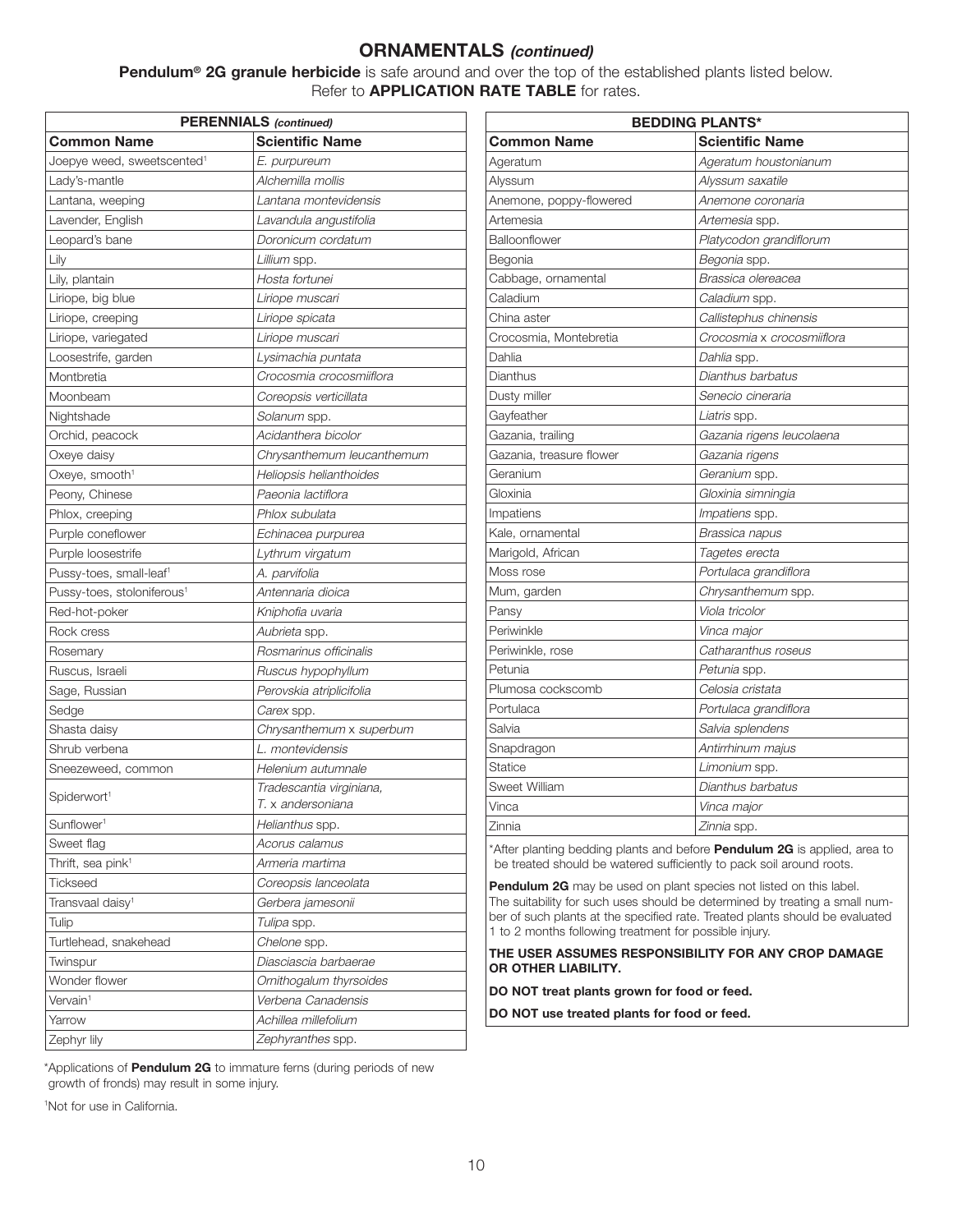**Pendulum® 2G granule herbicide** is safe around and over the top of the established plants listed below. Refer to **APPLICATION RATE TABLE** for rates.

| <b>ORNAMENTAL GRASSES</b> |                         |  |
|---------------------------|-------------------------|--|
| <b>Common Name</b>        | <b>Scientific Name</b>  |  |
| Beach grass               | Ammophila breviligulata |  |
| Fescue, blue              | Festuca ovina           |  |
| Fescue, sheep             | Festuca ovina           |  |
| Fountain grass            | Pennisetum setaceum     |  |
| Pampas grass              | Cortaderia selloana     |  |
| Reed canary grass         | Phalaris arundinacea    |  |
| Reed, giant               | Arundo spp.             |  |
| Ribbon grass              | Phalaris arundinacea    |  |
| Tufted hair grass         | Deschampsia caespitosa  |  |

#### **ORNAMENTAL BULBS**

**Pendulum 2G** may be applied for control of susceptible annual weeds in ornamental bulbs listed on the label (crocus, daffodil [narcissus], gladiolus, tulip, etc.). Apply **Pendulum 2G** prior to, during, or after bulb emergence. If weeds have already germinated, use a labeled postemergence herbicide to control emerged weeds.

### **WILDFLOWERS**

**Pendulum 2G** may be applied for control of susceptible annual weeds in plantings of wildflowers listed on the label (blackeyed susan, California poppy, coreopsis, oxeye daisy, etc.). **Pendulum 2G** may be applied to established perennial wildflowers before emergence of weeds or wildflowers. For wildflowers being established from seed, apply **Pendulum 2G** after wildflowers have emerged but prior to weed germination. If weeds have already germinated, use a labeled postemergence product to control emerged weeds.

Due to the diversity of species and varieties which exist in areas where wildflowers are grown, the response to **Pendulum 2G** may vary greatly. Careful testing on desirable species is recommended to determine if area-wide applications can be made.

### **ORNAMENTAL PRECAUTIONS**

Apply **Pendulum 2G** to established plantings. **DELAY** applying **Pendulum 2G** to seedbeds, transplant beds, or liners until plants have become well rooted. Care must be taken that soil or planting mixes have settled firmly following transplanting and that there are no cracks that would allow direct contact of **Pendulum 2G** with roots. Applications where soil and media surfaces are uniformly covered will result in best weed control and ornamental tolerance. Plant only those desirable plant species listed on this label into soil treated the previous season with any **Pendulum** product or injury may occur.

For container-grown ornamentals, delay first application of this product to bare root liners 2 to 4 weeks after transplanting.

**DO NOT APPLY Pendulum 2G** in greenhouses, shadehouses or other enclosed structures.

#### **LANDSCAPE AND GROUNDS MAINTENANCE**

**Pendulum 2G** can be incorporated into landscape and grounds maintenance programs to provide extended preemergence control of most annual grasses and certain broadleaf weeds. Areas to be treated, such as mulch beds, parking areas and roadsides, fencelines and borders, around statuary or monuments, and similar areas, should be free of emerged weeds before application. To remove emerged weeds, either cultivate or apply a postemergence product labeled for such use.

Refer to **APPLICATION RATE TABLE** for rates. Avoid unintentional contact of granules with stone, wood, or other porous surfaces as staining may occur. Sweep immediately to avoid staining. If granules are crushed into surface, rinse thoroughly.

### **NONBEARING FRUIT AND NUT CROPS AND VINEYARDS**

**Pendulum 2G** may be applied for preemergence control of most annual grasses and certain broadleaf weeds on the following nonbearing crops:

| Almond  | Grape     | Pistachio       |
|---------|-----------|-----------------|
| Apple   | Nectarine | Plum            |
| Apricot | Olive     | Prune           |
| Cherry  | Peach     | Walnut, English |
| Citrus  | Pear      |                 |
| Fig     | Pecan     |                 |

Refer to **APPLICATION RATE TABLE** for rates.

Apply granules directly to the ground below the trees or vines. Care must be taken that soil or planting mixes have settled firmly following transplanting and that there are no cracks that would allow direct contact of **Pendulum 2G** and roots. Applications where soil and media surfaces are uniformly covered will result in best weed control and plant tolerance. For newly transplanted and one-year-old grapevines, apply only when they are dormant. **DO NOT** apply if buds have started to swell.

**Pendulum 2G** may be used where the roots of a fruit, vine, nut, or ornamental plant encroach into a treatable area.

### **NONCROPLAND AREAS INCLUDING TREE PLANTATIONS**

Use **Pendulum 2G** for grounds maintenance in noncropland areas; preemergence control of the weed species listed in and around established tree plantations (including Christmas trees); in and around established ornamentals planted in noncropland areas such as highway rights-of-way and utility substations. **Pendulum 2G** may be used for hardwood and conifer regeneration on conservation reserve program land or similar areas.

Refer to **APPLICATION RATE TABLE** for rates.

**Pendulum 2G** may be applied at planting or to established trees. When making an application at planting, it is important that slit closure be achieved to prevent **Pendulum 2G** from directly contacting the tree roots or being washed into the root zone via the open slit, or root stunting may occur.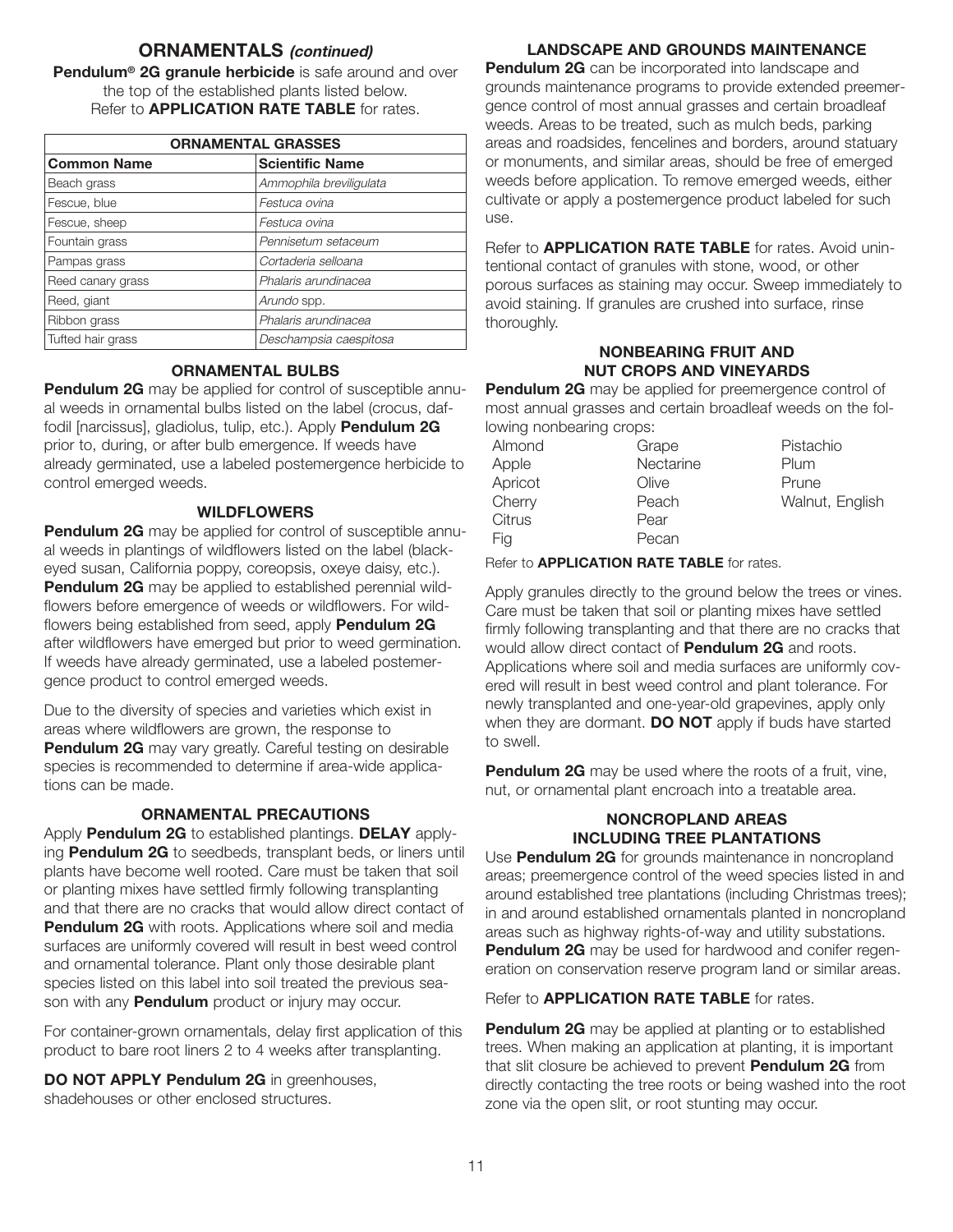#### **TOTAL VEGETATION CONTROL**

**Pendulum® 2G granule herbicide** may be mixed with a granular formulation or used in sequence with any formulation of **Arsenal® herbicide**, **Roundup Pro®**, **Karmex®**, **Finale®**, **Oust®**, diuron, or other products to provide bare ground or total vegetation control. **Pendulum 2G** can be used to provide greater plant selectivity in areas where such action may be desired. Such sites might have roots of landscape vegetation, ornamentals, or desirable trees encroaching into the treated zone.

Applications may be made to existing weeds controlled by the partner herbicide. Rates should be determined from the product labels prior to use. Follow the most restrictive label instructions.

**For Kochia:** Use applications of **Pendulum 2G** following **Arsenal** or diuron if control has been a problem for other herbicides.

### **APPLICATION RATE TABLE**

For preemergence control of the weed species listed using broadcast spreader equipment, apply **Pendulum 2G** at the following rates:

| <b>Length of Control</b>   |     | Pounds required   Pounds required<br>to treat 1 acre to treat 1000 sq ft |
|----------------------------|-----|--------------------------------------------------------------------------|
| Short Term (2 to 4 months) | 100 | 2.3                                                                      |
| Long Term (6 to 8 months)  | 200 | 46                                                                       |

Rate settings for a specific type of spreader device must be determined by applicator. To deliver the proper rate (2.3 to 4.6 lbs/1000 sq ft), calibrate prior to application of product.

One bag (40 lbs) will cover 1/5 acre (8700 sq ft) at a rate of 4.6 lbs per 1000 sq ft.

The efficacy of **Pendulum 2G** will improve if the application is followed by 1/2 inch of rainfall or its equivalent in sprinkler irrigation. If **Pendulum 2G** is not activated by rainfall or irrigation within 30 days, erratic weed control may result.

**Pendulum 2G** will not control established weeds.

If weeds should develop prior to activation of herbicide, shallow cultivate to destroy existing weeds or, where practical, remove by hand. When cultivating for any reason, it should be shallow. **Pendulum 2G** may be used before or after applications of herbicides registered for postemergence use (i.e. **Roundup®** or **Finale**) for the control of established weeds. **DO NOT** apply sprays containing **Roundup** or **Finale** over the top of desirable plants. A **Pendulum 2G** treatment may be followed by any registered herbicide to control weeds not listed on the **Pendulum 2G** label.

## **WEED SPECIES CONTROLLED**

Use **Pendulum 2G** for preemergence control of the weed species listed. Applications can be made around and over the top of the ornamentals and to the sites listed on this label.

| <b>GRASSES CONTROLLED</b> |                          |  |
|---------------------------|--------------------------|--|
| <b>Common Name</b>        | <b>Scientific Name</b>   |  |
| Barnyardgrass             | Echinochloa crus-galli   |  |
| Bluegrass, annual         | Poa annua                |  |
| Crabgrass                 | Digitaria spp.           |  |
| Crowfootgrass             | Dactyloctenium aegyptium |  |
| Foxtail, giant            | Setaria faberi           |  |
| Foxtail, green            | Setaria viridis          |  |
| Foxtail, yellow           | Setaria glauca           |  |
| Goosegrass                | Eleusine indica          |  |
| Itchgrass                 | Rottboellia exaltata     |  |
| Johnsongrass (from seed)  | Sorghum halepense        |  |
| Junglerice                | Echinochloa colona       |  |
| Lovegrass (from seed)     | Eragrostis spp.          |  |
| Panicum, browntop         | Panicum fasciculatum     |  |
| Panicum, fall             | Panicum dichotomiflorum  |  |
| Panicum, Texas            | Panicum texanum          |  |
| Sandbur, field            | Cenchrus incertus        |  |
| Signalgrass               | Brachiaria platyphylla   |  |
| Sprangletop, Mexican      | Leptochloa uninervia     |  |
| Sprangletop, red          | Leptochloa filiformis    |  |
| Witchgrass                | Panicum capillare        |  |
| Woolly cupgrass           | Eriochloa villosa        |  |

| <b>BROADLEAF WEEDS CONTROLLED</b> |                         |  |
|-----------------------------------|-------------------------|--|
| <b>Common Name</b>                | <b>Scientific Name</b>  |  |
| Burweed, lawn                     | Soliva pterosperma      |  |
| Carpetweed                        | Mollugo verticillata    |  |
| Chickweed, common                 | Stellaria media         |  |
| Chickweed, mouseear               | Cerastium vulgatum      |  |
| Clover, hop                       | Trifolium procumbens    |  |
| Cudweed                           | Gnaphalium spp.         |  |
| Evening primrose                  | Oenothera biennis       |  |
| Fiddleneck                        | Amsinckia intermedia    |  |
| Filaree                           | Erodium spp.            |  |
| Henbit                            | Lamium amplexicaule     |  |
| Knotweed, prostrate               | Polygonum aviculare     |  |
| Kochia                            | Kochia scoparia         |  |
| Lambsquarters                     | Chenopodium album       |  |
| Pigweed                           | Amaranthus spp.         |  |
| Puncturevine                      | Tribulus terrestris     |  |
| Purslane                          | Portulaca oleracea      |  |
| Pusley, Florida                   | Richardia scabra        |  |
| Rocket, London                    | Sisymbrium irio         |  |
| Shepherdspurse                    | Capsella bursa-pastoris |  |
| Smartweed, Pennsylvania           | Polygonum pensylvanicum |  |
| Speedwell, corn                   | Veronica arvensis       |  |
| Spurge, annual                    | Euphorbia spp.          |  |
| Spurge, prostrate                 | Euphorbia numistrata    |  |
| Woodsorrel, yellow                | Oxalis stricta          |  |
| Velvetleaf (Buttonweed)           | Abutilon theophrasti    |  |